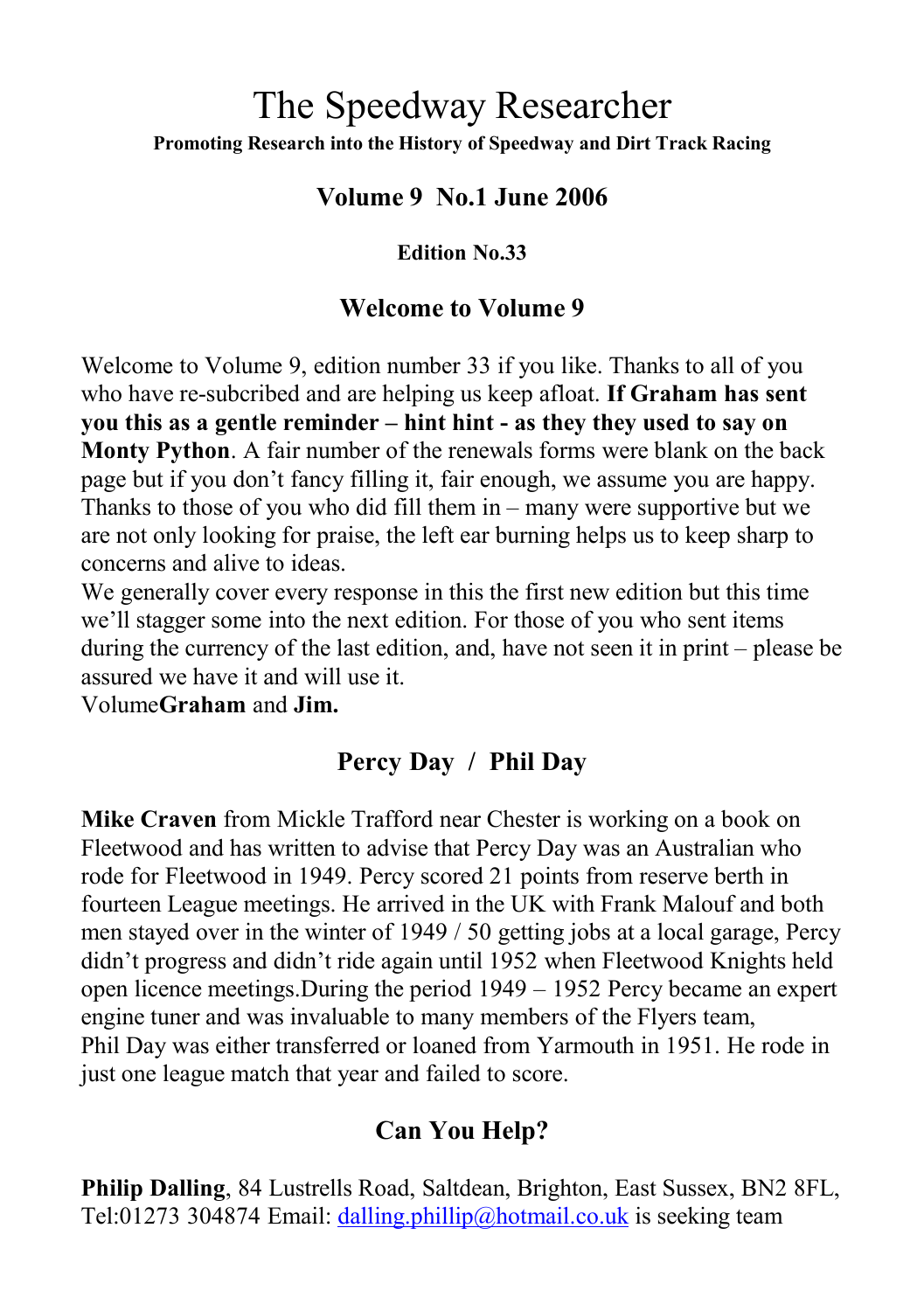photographs of the Long Eaton sides for 1951, 1951, 1963, 1964, 1965 to complete his book on Nottingham 1928 – 1938 and Long Eaton 1929 – 1967. **Jerry Haines [secondline@ameritech.net](mailto:secondline@ameritech.net)** is seeking details of a rider named Tiny Haines or Tiny Lansdale who he thinks rode at Crystal Palace in the pioneer days at the London circuit.

**Brian Collins** is seeking information about Whitney in Oxfordshire. Brian writes: A May 1929 edition of *Motor Cycling* contained a brief mention of a track at Witney, Oxfordshire. It said that there had been no announcement of racing at Witney that year, but that two meetings had been held in 1928, and that the site was a disused aerodrome. Research in the *Witney Gazette* revealed that the second of those two 1928 meetings had been held on 13 Oct, but the report referred to the venue as the "Concrete Speedway". That, and the fact that it was at an aerodrome, plus its' omission from previous speedway literature, makes me doubt that this was speedway as we know it. The only riders I recognise in the results are Nick Carter, referred to as "the well known rider of the Matchless firm" (presumably the same rider who was a regular at Bristol and the South Wales tracks ?), and F (Fred?) Wilkinson. No reference is made in the report to the track surface. I have failed to find any further reference to this track in either the *Witney Gazette* or the *Oxford Chronicle.* (Brian, have you looked at MotorCycle? A contemporary of MotorCycling. Also worth cross referring to the club events section as sometimes there are calls for entries a few weeks before the event. JH)

#### **Speedway Flyers**

**Trevor Davies**, 21 Gatton Way, Huddlecote, Gloucester, GL3 3DG. Tel : 01452 619793. Email [warzonespeedway@tiscali.co.uk](mailto:warzonespeedway@tiscali.co.uk) has been seeking out the speedway fliers, those riders who were in the Royal Air Force. He sends in the following: Working as a civilian in the RAF Personnel Training Command I am used to experiencing the "can do" culture of the Royal Air Force. Part of the training regime is to engender teamwork, accepting a challenge and overcoming sometime difficult odds. Sport is used as a key to encourage the right ethos, with Wednesday afternoons still designated as sports time on many stations.

The RAF has a proud tradition of sporting achievement with rugby, soccer, Skiing and motor sports, just some of the sports regularly occupying blue suits. I had just completed my 1947 collection of Speedway News magazine when I came across a match report describing an ex-RAF speedway team's win over West Ham at Custom House by 43 – 40 (on the website). The RAF team consisted of Lionel Van Praag, Geoff Pymar, Jeff Lloyd, Dick Geary,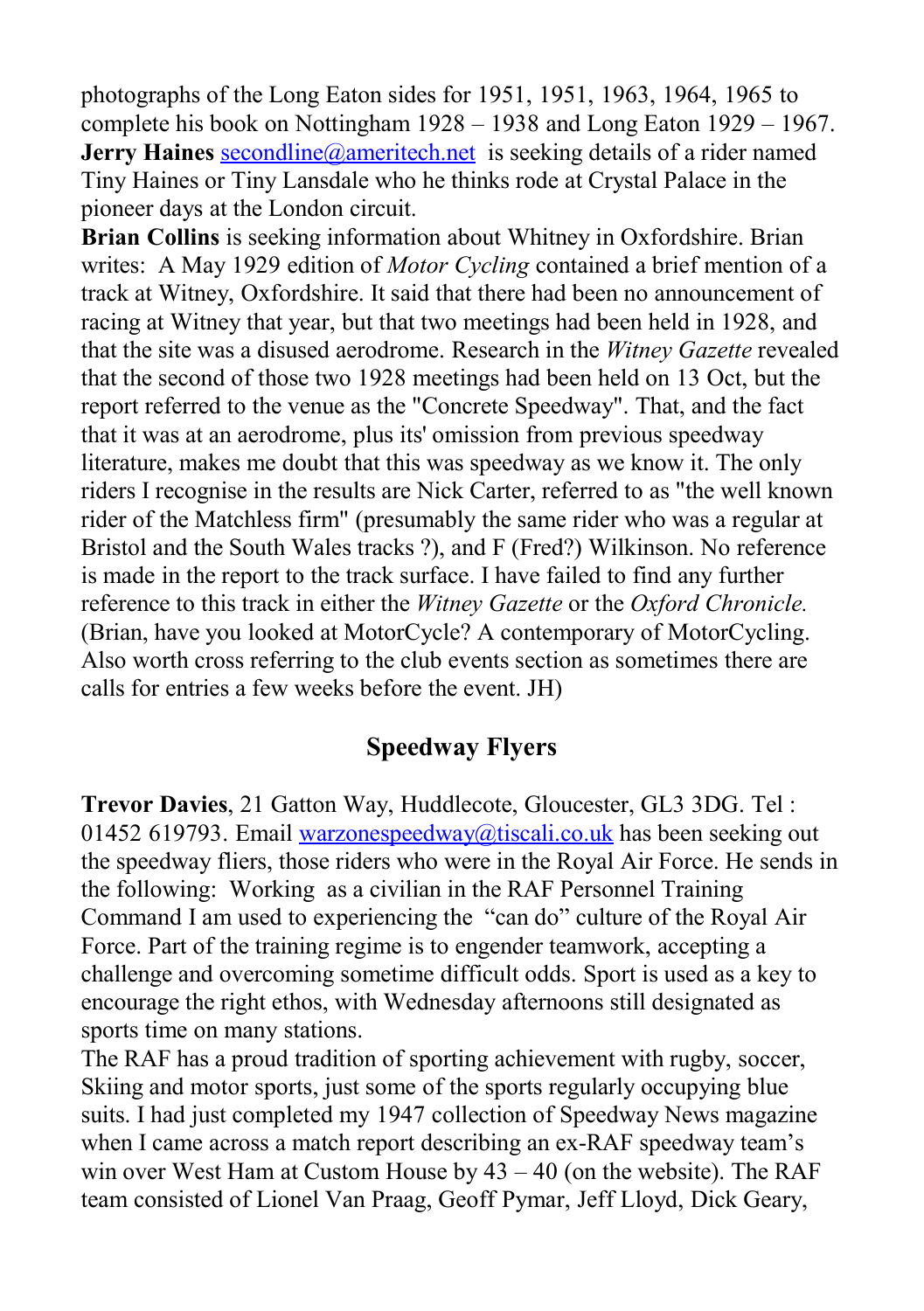Paddy Mills, Lloyd Goffe, Frank Lawrence and Aussie (Ivor) Powell. Twelve months later at Rayleigh the RAF suffered at the hands of the Rockets who won by 44 – 29 in a challenge match as part of the Battle of Britain celebrations. Some debatable "RAF" men rode with only Pete Lansdale and Roy Uden having definitly served with the "brylcreem boys". However, now my interest was aroused.

I approached the RAF Sports Board with these cuttings and so started my 12 month search to find just how many speedway riders had served in the Royal Air Force, and to fill the historical gap in the RAF records, began.

Some 80 British, Australians, Canadian and Polish ground crew and pilots with speedway links have been found, some combining National Service with their riding careers whilst some early pioneers were members of the Royal Flying Corps which pre-dates the RAF by 6 years having been formed in 1912.

The research has been compiled into a book "Speedway Flyers" A tribute to Air Force speedway riders 1927 – 66. As a taster some of the speedway flyers featured:

"Jim" Kempster – (full name Ernest Arthur David) Wimbledon, Clapton and Wembley. After being the first England captain against Australia in 1930, Jim went on to join Air Transport Auxiliary in WW2 and was sadly killed in June 1945 when he flew into communications cables in Germany. And Len Silver – Ipswich, Exeter, Hackney. Len is probably best known today for his promoting record and team managing the Great Britain team to World Cup victory at Wembley in 1973. Len, however, after riding cycle speedway for Stratford Hammers, did his two years National Service as a despatch rider in the RAF. Along with a flyer colleague he built a practice track at Deversoir (Egypt) and rode War Department bikes before returning to the UK for trials at Rye House and West Ham.

This is but a taster of the book, which covers such notables as Stan Greatrex, Bruce Semmens, George Pepper and more, and provides pen pictures of riders illustrated by Wright Wood's photographs thanks to Ian (John) Somerville who now owns Wright's collection. The photographs show riders promoters and fans who served in the RAF. In addition a "down memory lane" chapter traces the surprising links between the history of flying and speedway racing [Daft fact from JH Louis Bleriot was supposed to visit Edinburgh in about 1912 and fly his plane from the site of the yet to be built Marine Gardens Speedway track to Fife. However, for what ever reason, Louis never turned up.]

To commemorate all the featured RAF personnel the book will become an official document for RAF purposes, and is to be formally presented to the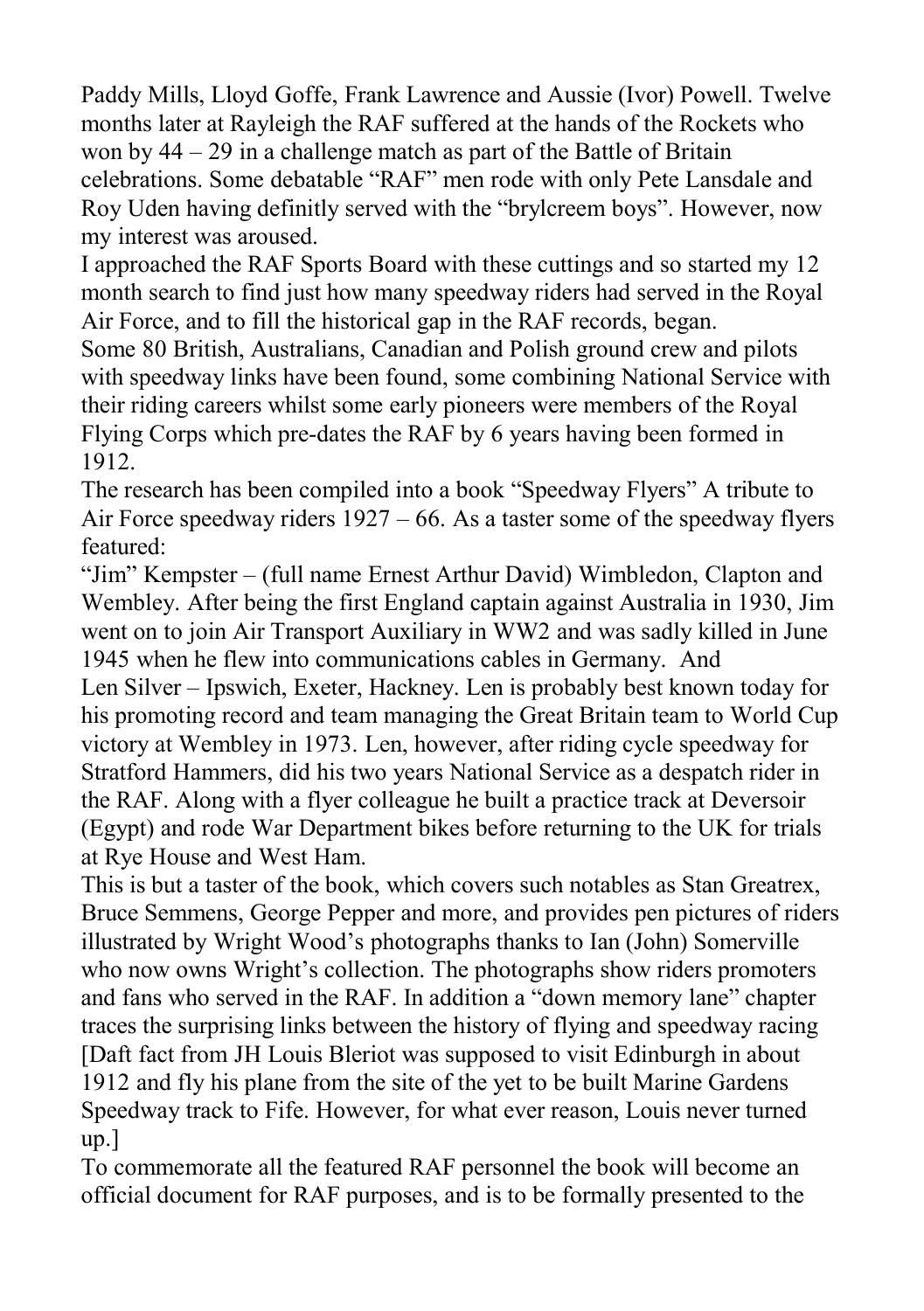Keeper of the Records at RAF Hendon in a ceremony on 20 April 2006 where surviving "Speedway Fliers " will also be presented with copies of the book. A limited number of this 95 page A4 digitally printed and bound book are to be made available to the general public. All procceds after costs will be shared between two charities RAFA (Royal Air Force Association) and the Speedway Riders Benevolant Fund.

Orders to Training Group Defence Agency, Room 85, Building 248, RAF Insworth, Gloucester, GL3 1EZ. Cheques for £11.50 should be made payable to Trevor Davies. Please allow 21 days for delivery.

**Trevor** is considering a similar tribute to army personnel and would welcome any help with information about war time racing in Lybia, Italy, Egypt, Germany and Austria (and anywhere else not mentioned.) Contact Trevor at the address above. (Hopefully once the army is covered Trevor will complete the trio with a look at Navy racers. Eds.)

# **Henry's Cut and Run**

What should have been a simple cut and paste up became a "C...-up" which meant that a small bit of text went missing from the top of page 15 of Vol8 no.4. (which is named after a hill or hills in Cumbria (there is Greater and Little C…up) not far from Workington by the way.) I managed to omit details of the web magazine. For those with the www it is The Very Best of Speedway Plus (now up to edition  $3 -$  and is a free download from [www.speedwayplus.co.uk](http://www.spedwayplus.co.uk/) **Jim Henry**

# **Foreigh Riders in the Pre-War Era**

**Don Gray** from Waterbeach in Cambridgeshire has compiled an interesting item about the riders from abroad who came to race in Britain in the pre-war era.

In the pre-war era a colourful selection of foreign riders graced our tracks from the very outset of the sport in Britain. Some made just a fleeting visit but others remained for longer periods and proved to be valuable members of various league teams.

The first influx of Antiponean riders was quickly supplemented with a sprinkling of American and European riders anxious to cash in on the lucrative appearance monies which promoters were prepared to offer. The modern era has seen a large increase in foreign riders but a quick check revealed that a surprising number of overseas lads had shifted a lot of cinders in the first decade of the sport. Without including these lads from the British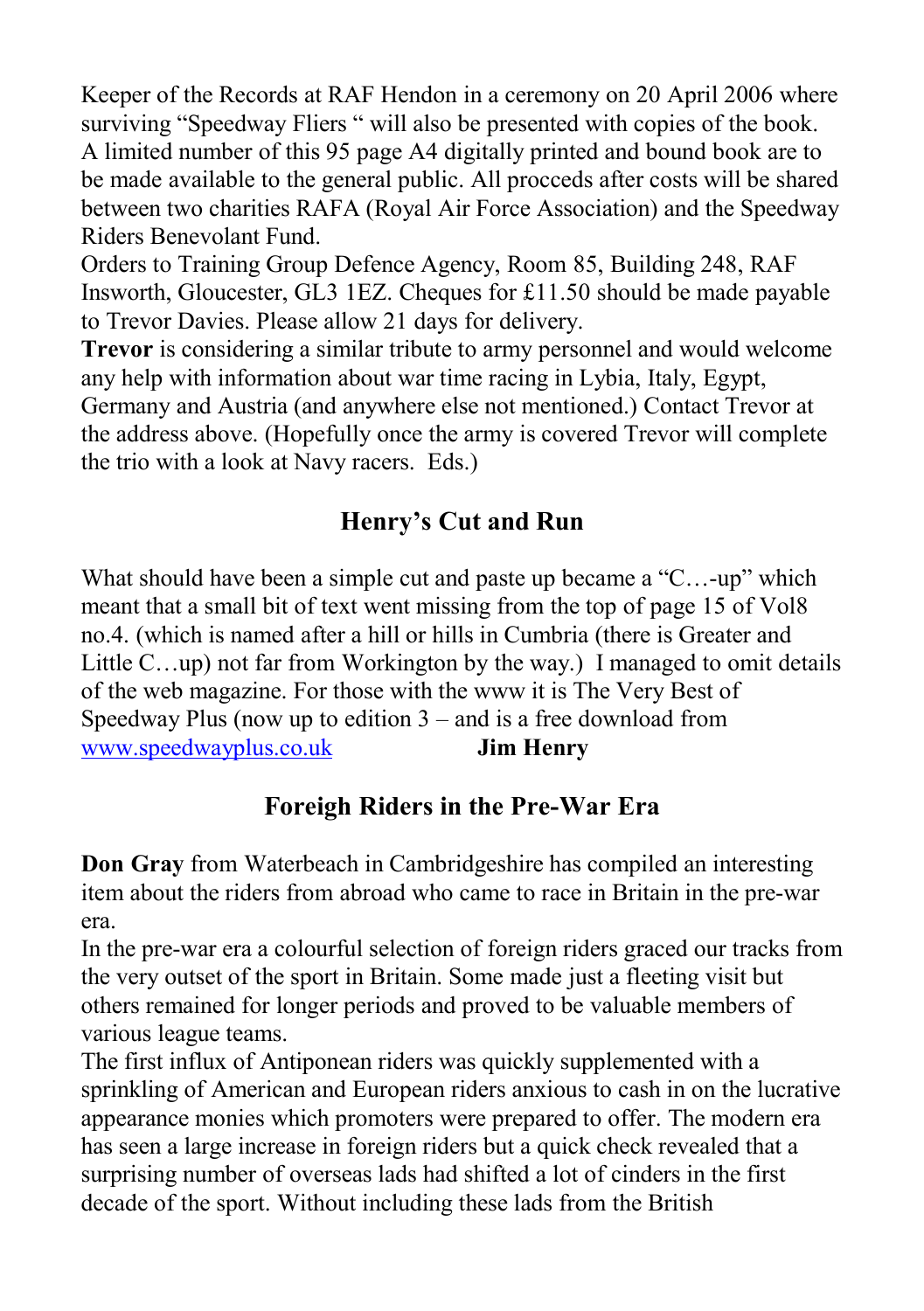Commonwealth countries such as Australia, New Zealand, Canada and South Africa (another article), the following may be of interest to fellow researchers. In 1928 the great American showman Sprouts Elder and his compatriots, Cecil Brown and Art Pechar quickly settled in followed, in the late season, Frenchman, Yves De Lathe, Camille Tanton and Charles Bellisant together with the German Max Wunder.

In 1929 Ray Tauser of the USA was recruited by the emerging Wembley management but he went on to spend four successful seasons with Wimbledon. It was reported that three further Yanks, Red Much, Dabs Boston and Chick Remington appeared at the big Audenshaw track near Manchester but they do not appear to have ridden at any other conventional speedway stadium. Lou Berger, a Belgian was at London White City whilst the aforementioned French riders De Lathe and Meynier were freelance.

Walther Ryle and Nils Sorrenson of Denmark appeared at Belle Vue and were accompanied by the Norwegian Paul Sande. Rudolph Rumstach of Austria made one or two visits to Bristol.

In 1930 the Germans, Arnold Stolting and Fritz Niemek, made a brief appearance at High Beech in the early part of the season but their compatriot Gustav "Bill" Kellner stayed longer, riding at Barrow and later at Preston. A quintet of Spaniards, Angel Arche, Francisco Cobe, Ameliano Sanz, Poto Segundo and Guillermon Garcia, together with Argentinian, Juan Pagano who freelanced for a couple of weeks or so.

This was the year that the Great Dane – Morian Hansen – was first introduced to the British speedway fans at Belle Vue. Three other Danes, the aforementioned Ryle and Sorrensen, together with Kai Anderson appeared at Crystal Palace and some Northern tracks including Belle Vue and the Scottish cinders.

In 1931 Morian Hansen had a short mid-season stint in the West Ham team and a Frenchman, Andre Burgois, had one or two freelance outings.

In June a German team arrived for a quick tour and featured Alfred Rumrich, Herbert Drews, Gerhardt Aherns, Hans Muller and Max Wunder.

A team of Spaniards, Arche, Segundo, with Jose Marin, and Poto Primero came over in September to brighten up the second halfs at Wembley and West Ham.

In 1932 there seemed to be a dearth of foreigners apart from Ray Tauser and Lew Burger, although Bellisant did appear in a meeting at Wembley.

In 1933 Morian Hansen was back full time with West Ham and he captained a Danish touring side with Karl Hanse, Einer Kinudsen, Heldge Jensen and Ryle. Plymouth gave bookings to Leo Killmeyer of Austria and Sebastian Roth of Germany.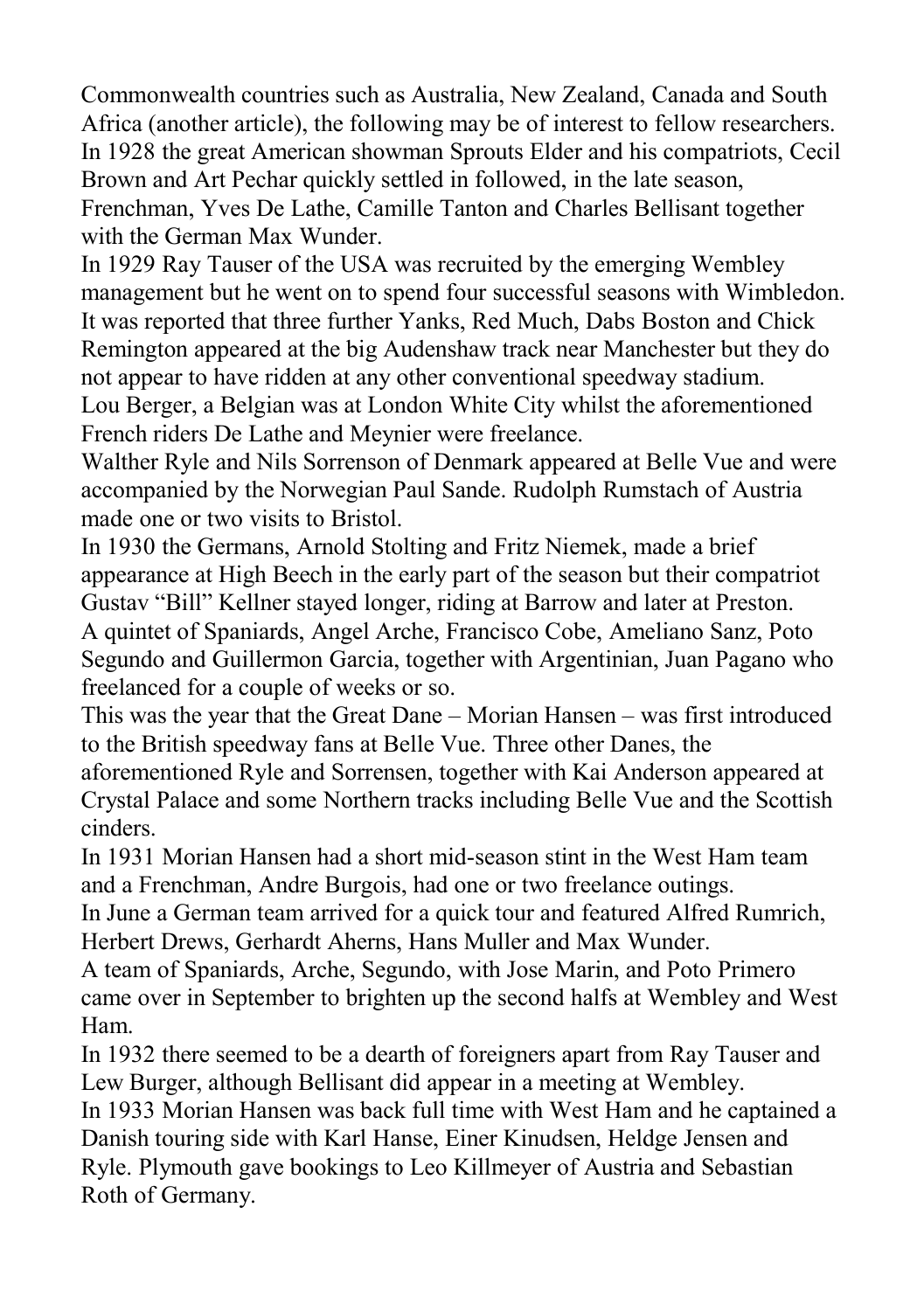An American "Spike" Rhinado, later better known for midget car racing, tried his hand at speedway tracks racing on Sunday afternoon tracks in East Anglia while it is reported that Wembley had given trials to an Abyssinian, Mohamed Tella.

A year later apart from a one off apearnace by Le Fleur of France at Wimbledon and another visit to Plymouth by Leo Killmeyer of Austria, foreign faces were not to be seen. The same situation applied in 1935 except that Morian Hansen arrived back in mid season to strengthen the team at Hackney Wick.

1936 was the year that the sport began to resurrect itself from the doldrums into which it had lapsed and this new impetus was helped greatly by the advent of the Milne Brothers, Jack and Cordy together with an American touring team headed by Putt Mossman who was supported by Sam Arena, Byrd McKinney, Bo Lisman, Mauel Trujillo, Ray Grant and Pete Coleman.

Also, following the death of Herbert "Dusty" Haigh, Hackney Wick signed Baltzar Hansen, a vastly under rated Danish rider who quickly mastered the British tracks and became a heat leader alongside his compatriot Morian. It was a matter of great regret that we did not see him again after the end of that season.

In 1937 Morian Hansen, the Milnes and Wilbur Lamoreaux were firmly settled into the UK scene and Wimbledon recruited two further Americans in McKinney and Minard (Miny) Waln. These two together with the Milnes and Lamoreaux formed part of a USA touring team which included Trujillo, Coleman, Mossman, Earl Farrand and Eldon Campbell.

Wimbledon signed Rumrich but he, together with Waln, failed to pull up any trees and were a disappointment. This of course was the year that the Milnes and Lammy filled the first three places in the World Championship final at Wembley.

In 1938 Lamoreaux again signed for the Dons who brought over from the States Benny Kaufman who was a first class replacement for McKinney and Waln. Hackney Wick elected to drop down to the Provincial League and their place in the Fist Division was taken by Bristol. Cordy Milne and Morian hansen moved on to the West Country boys.

In 1939 Bristol could not stand the heady atmosphere of the top flight and were replaced by Southampton who quickly snapped up Cordy Milne and Benny Kaufman while Morian Hansen moved to Wembley. Jack Milne and Wilbur Lamoreaux remained at New Cross and Wimbledon respectively. Don concludes by saying there may be one or two he has missed but apologises for the effect of the passage of time on his memory. (Don't worry Don it is known a senior moment and eh……..happens to us…all. EDS.)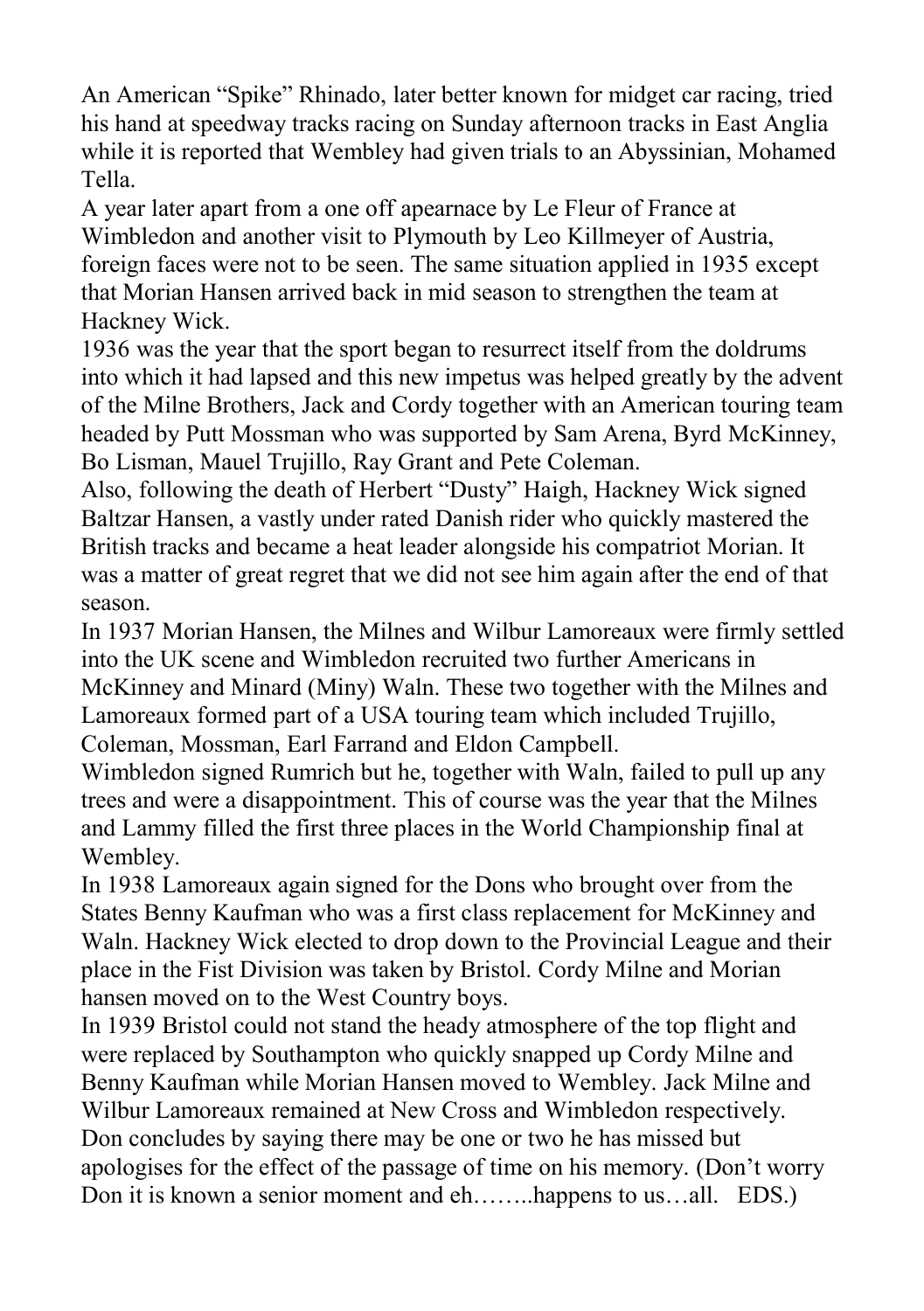## **Tredegar 1929 Update**

**Brian Collins** has come up with a bit more about this pioneer Welsh venue. Back in Researcher Vol.2 No.4 (6 years ago!) there was an good article on Tredegar by Paul Jeffries in which he was missing the results for the 30 August, 1929 meeting. I now have *The Auto* report of that meeting. A 4-heat team match between Monmouthshire (Ronnie "Whirlwind" Baker, Ivor Hill, Nick Carter, Nobby Key) and Bristol (Bill Clibbett, [Jack or Jim?] Douglas, Ted Bravery, Stan Gill) finished as a draw, 14-14, the heat winners being Baker, Carter, Bravery, and Clibbett. Baker beat Carter 2 races to 1 in a match race, and also took the Scratch event (the "Ferry Hereford and Tredegar Trophy") from George Gregor and Bravery. Gregor took the handicap from Baker and Clibbett. W J Horne (Cardiff) won the Novice race.

#### **Welcome Back the Bears**

It is too long since speedway lived in Cleveland, or, the Middlesbrough area if you like. However on Thursday 13<sup>th</sup> April 2006 the new Redcar Bears took to the track against the winners on the night, Sheffield Tigers, and if they can maintain the opening night crowd levels, well, they are on to a winner. The unusual track with its slightly banked bends one and two and fairly steeply banked bends three and four will generate some intersting speedway once it settles and the somewhat spartan spectator facilities will improve. However, here is an interesting one for the programme collectors. A whiz of an idea saw the new Promotion give away a Bears biro with each programme. Since it was the Redcar Bears elderly ancestors (Middlebrough Bears) which sparked off our web site, we can but give the youngsters the thumbs up sign. PS the new Redcar Bear has teeth unlike some of its elderly relatives and the toothless Tigers from Glasgow. Gumsy Bears and Tigers may give a nasty suck. **JH**

#### **And a Big Welcome for the Plymouth Devils**

At long last the speedway sport returned to Devon with a new track opening with a visit from the American Dream team. The home side posted a win and drew in an encouraging good crowd. The 2004 project behind him, Mike Bowden must be congratulated in the swiftness of moving from concept, to permission, then, thankfully, to reality. The Devils will compete in the Conference League and we wish them well. Maybe somebody can gives us track details to add to the track database we continue to update. **JH**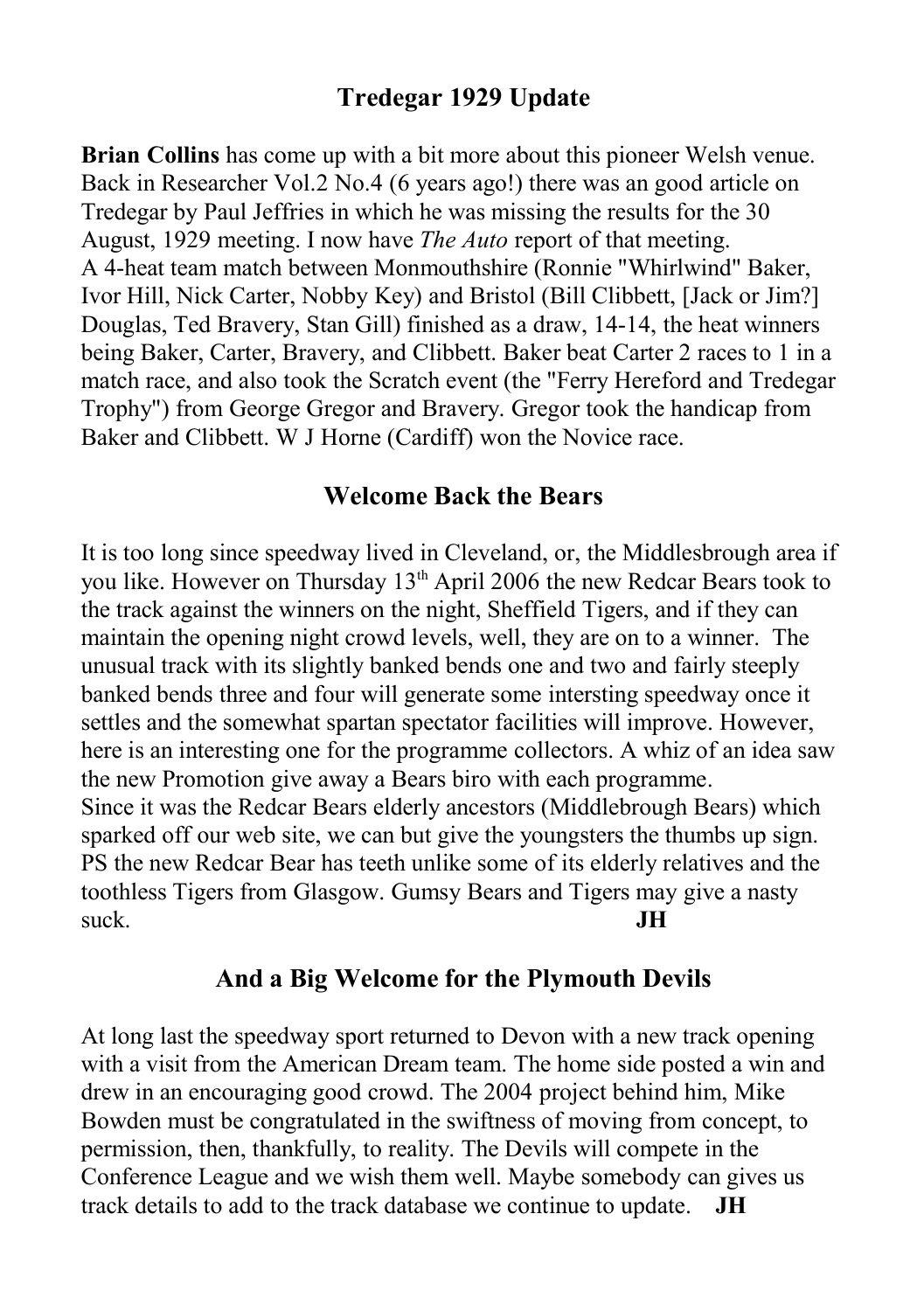# **Arthur "Tiny" Tims**

Prompted by an enquiry from a website contact **Colin Parker** has kindly put together an item about a pre-war hazy hero, who, despite his nickname, stood over six feet tall.

Arthur was a very competent dirt track rider for Brandon Speedway in the 1930s. He never became an international class rider but he was was an excellent middle order team man, and was one of Coventry's most consistent performers during the 1930 season.

Arthur made his debut for Brandon in an Inter-City Contest against the Manchester White City side on 5 September 1929, most probably because of the unavailability of Tom Farndon, Lew Lancaster and Wilmot Evans. He gained a very creditable second and two third places as a weakened Coventry lost the challenge match 28 – 35.

Tiny Tims rode for Coventry in each of the following seasons until he transferred to Clapton in September 1933. There were several rider exchanges between Coventry and Clapton at around this time. At the start of the 1931 season Arthur and four of his Coventry team mates transferred to the Leicester Stadium club, after Brandon's descent into debt and receivership at the end of 1930. He rode for Leicester in the Brandon re-opening challenge match on Easter Monday and continued with the Stadium tram until they withdrew from the League at the end of May. Coventry took over the Leicester fixtures, including the single League match point gained from their eight completed meetings! Tiny and John Deeley moved back "home" to Brandon, along with Les Patrick.

He appeared for the Hall Green, Birmingham side in 1934, but I have no knowledge of his whereabouts after this time.

A local newspaper report of 8 January 1931 describes the first of a series of five unofficial test matches between England and South Africa on the Wanderer's dirt track, Johannesburg. England reserve Tims scored one point from one ride. I cannot confirm a suggestion that he won a world championship meeting in South Africa but such unoffical meetings may well have been staged. (Our enquirer suggested that Arthur had won a world championship.)

Tims team mates on 5<sup>th</sup> September 1929 were Fred and Al Wilkinson, JohnDeeley, George Allbrook, Bill Stanley and a young Norman Parker. White City were represented by Arthur Jervis, A Cresty (Arthur Gresty (JH)), S.L. Robinson, Smiler (Les) Wotton, J Owen and Dallison (Billy?). Twelve thousand spectators saw not only the team match but also saw Jervis lower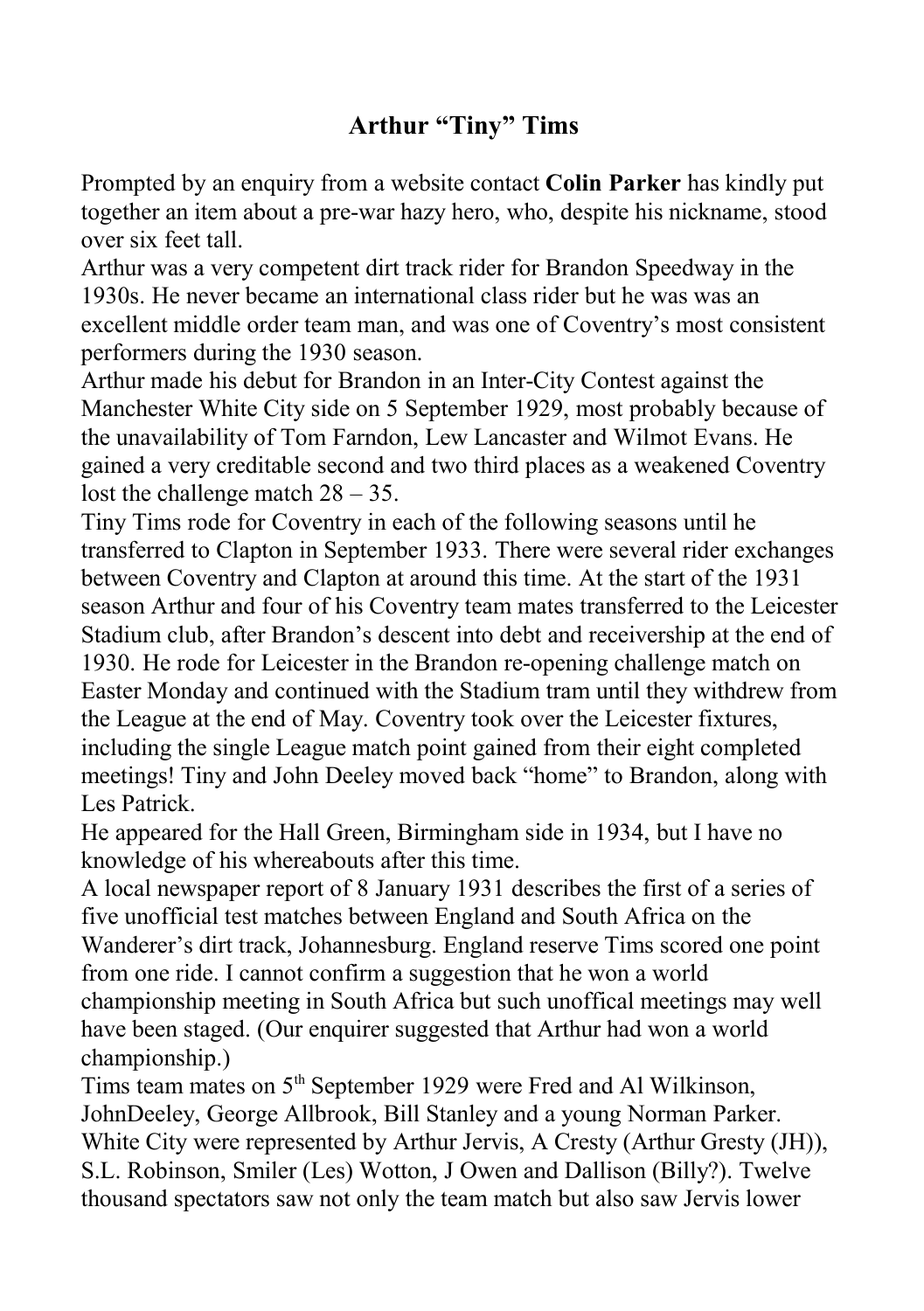Jack Parker's track record to 73.8 secs. Arthur Jervis was, of course, a Coventry man, and much admired by the Coventry crowds. Times were fast at this meeting but racing is reported as not being of the highest order "due to the hard condition of the track" – what we nowadays refer to as slick! Jack Parker, recently injured, was a spectator. The start of the meeting had to be delayed by half an hour as the lorry transporting the White City machines had lost it was travelling to Coventry.

The following Monday saw BrandonSpeedway stage an unofficial test match between England and Australia. 25,000 people paid to get into the meeting and at least 1,000 managed not to pay! Spectators "were packed in like sardines" reported the Midland Daily Telegraph. The format for the match was a series of sixteen match races which the England team won 9.5 – 6.5. One race resulted in a dead heat. England were represented by Arthur Jervis, Syd Jackson, Wilmot Evans and a fit again Jack Parker. Australia by Frank Arthur, Max Grosskreutz, Col Stewart and the "Cyclone" Billy Lamont. So tightly packed was the crowd that it was impossible for the programme seller to sell their souvenier programmes and "to move at all was an acrobatic feat." Anyone got a programme from this meeting?!!

Do you have any biographies of riders from the pioneer days you could share with us? Editors

## **Early Indoor Meetings on a Stage**

We must thank **Colin Parker** for this interesting extract from The Midland Daily Telegraph of 20 September 1934. Headlined "Speedway "Stars" on the stage." Sub headed Stan Greatrex to Give a Demonstration" and next headline "Specially Constructed Minature Wooden Stage" the article states: During the coming winter the idea of speedway racing on the theatre stage is to be further demonstrated by Mr Fred Mockford, manager of the New Cross Speedway, London, who has previously experimented with this novel entertainment. Stan Greatrex, the former Coventry rider, who joined the New Cross team at the beginning of the 1934 season, it is reported, is to be one of the four speedway "aces" who will give a turn on a specially constructed minature wooden track which, although providing plenty of thrills, will involve litle risk of accident, as it will be impossible for the machines to leave the track.

Greatrex is finishing the present season on top form and is now said to be the most improved London rider of the year. Tom Farndon, another ex-Coventry rider, who is the present British open speedway champion, was a pioneer in this latest development of speedway riding on the stage.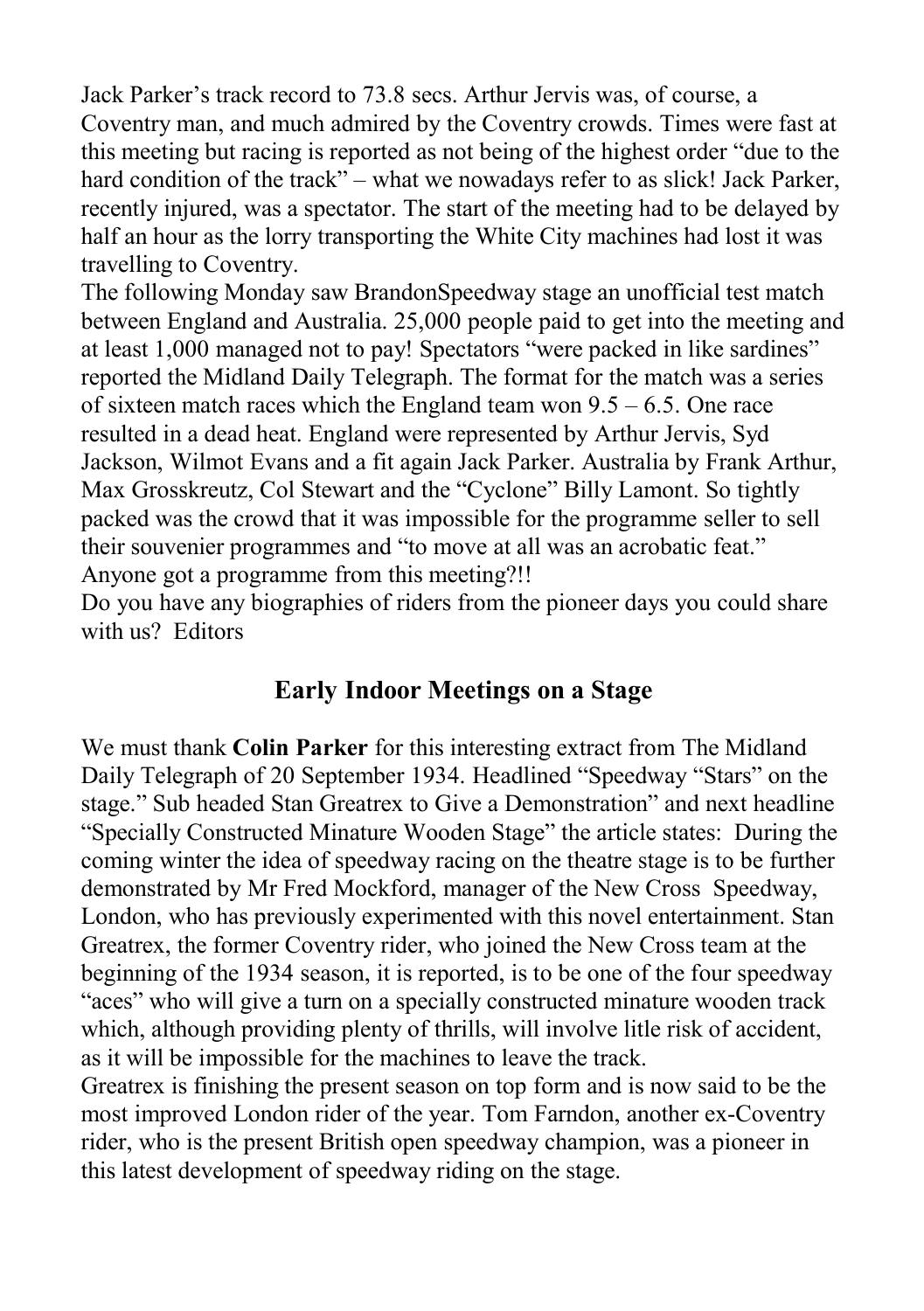## **Speedway and the Wall of Death**

**Nigel Bird** raises an interesting speedway link. The stunt motorcycling show "The Wall Of Death" arrived on these shores circa 1929-30 probably from USA. A few speedway riders it seems were attracted to this form of entertainment and performed on the wall, although most did not actually own their own show. Most of these riders toured not only England but Europe; often as part of a fair. Here are some I have found.

Clem Beckett (northern tracks) and Skid Skinner (Leicester)

Cyclone Billy Bellhouse (Sheffield), troupe known as the Wizards on the Wall Goldy (Godwin) Restall (New Cross 1938-9) Canadian Goldy actually came to England in 1930 (aged 20) to perform on the wall of Death. He also toured Europe. His was the case of a W.O.D. rider taking up speedway.

Rudi Knight, although not a Speedway rider was Gus Kuhn's mechanic at Wimbledon (1934) That same year Rudi toured Denmark with a W.O.D. show. Who did he bump into whilst touring? none other than Dane Morian Hansen (Hackney, Bristol etc) who not only performed but owned his own W.O.D. show.

Ronnie Moore. Ronnie performed on his fathers W.O.D. show whilst still a school boy. Any one add to this list?

(Maybe we could extend this to include the Globe of Death which featured one time Edinburgh favourite Dick Campbell and short term Edinburgh Monarch, Geordie Paul McHale, tried on Noel Edmunds' House Party without a great deal of success. **JH**) (If you want to see Wall of Death it is a regular show at the Annual BMF Rally at Peterborough in May.)

## **Race Jackets**

We know that there is a fair bit of interest in team race jackets or bibs as some folk call them. Both **Eric Watson** and **Nigel Bird** are very interested in this and if you come across references to their use in the pioneer days, please get in contact with them.

**Colin Parker** has sent in a few pages from The Auto and this item from a page of the issue dated 16 May 1929 caught the eye.

Cannot something better be done regarding the riders' colours in the League matches? Under the present arrangements it is perfectly bewildering to try and see who's who. The best idea was that tried out at the meeting between Hall Green, Birmingham and Wimbledon, when the riders donned distimctive pullovers, but I understand the League management will not allow this and insists on each pair of riders wearing their club colours, leaving their identity to be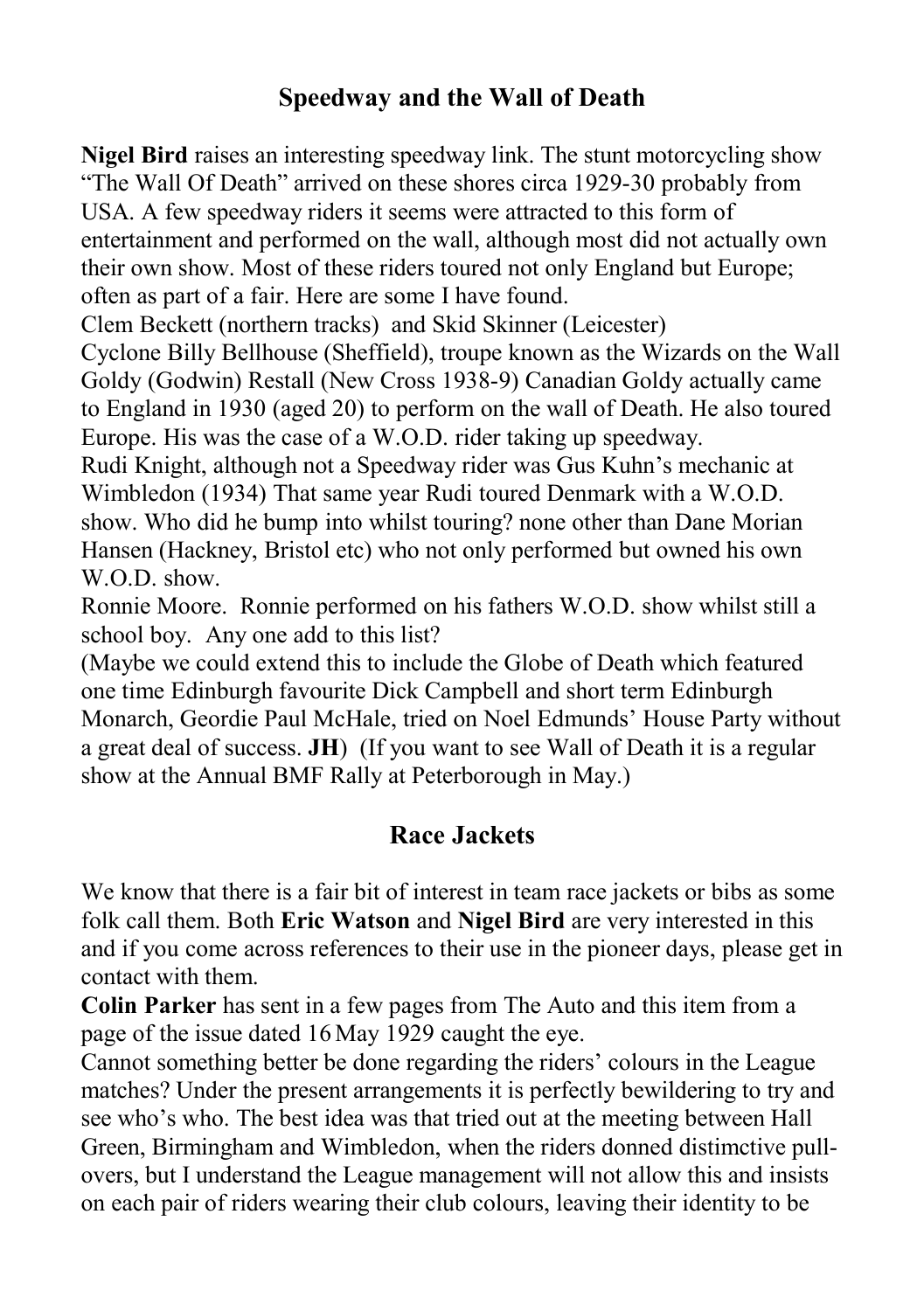known by the helmet cover. It is very confussing gazing at jersey colours in one heat and then at helmet colours in the next. The numbers are useless except at Stamford Bridge, where they wear an aluminium painted pull-over with large black figures painted on it, but not in league matches. Lets have uniformity.

#### **Victor Grayson**

Every so often we receive an and we thank **Geoffrey Kerr-Morgan** for an unusual item and I am sure the name Victor Grayson means nothing to most of you – and me (Some of you may compare his name to that of Alice in the somewhat crude hit record of a few years ago by Chubby Brown.). A extract of the book entitled "The Search for Victor Grayson" has speedway connections. From a quick blast on the web it turns out Victor Grayson was an MP before World War One who was becoming a prominent politician within the emerging Labour Party. He went to New Zealand and joined the NZ Army and returned to fight in Europe. He fought alongside Reg Ranby who subsequently became a speedway rider and was with Wembley in 1930. After the war Grayson disappeared without trace and what happened to him became a mystery. The aforementioned book includes a reference to Reg Ranby, who was one of the riders who went to Spain in 1930, meeting a man who he was convinced was Grayson, probably one of the last sightings of him. The book suggests Reg Ranby won the World Championship in Spain in 1930 on the strength of his claiming to have won a meeting there. The speedway interest is that there must be hundreds of World Champions before Lionel Van Pragg if these claims are considered valid. **Jim Henry**

## **The Brooklands Collection**

**Ian Paterson**, who has the most amazing collection of speedway bikes and other items of interest too, (and dare I say it?), which will amaze, speedway fans has written to advise that he is now prepared to accept organised visits from groups of 20 minimum. Ian has about 90 bikes on show including many very rare examples, including those built especially for West Ham just after the war by HRD, and a host of earlier rarities too many to mention. The bikes have all been restored to showroom condition. He also has many other items from so many facets of speedway it is not possible to mention everything. Contact Ian on 01578 722439 to obtain details. Ian's collection is well worth a visit. The museum is located just south of Edinburgh and could be combined with a visit to the Scottish tracks and Berwick.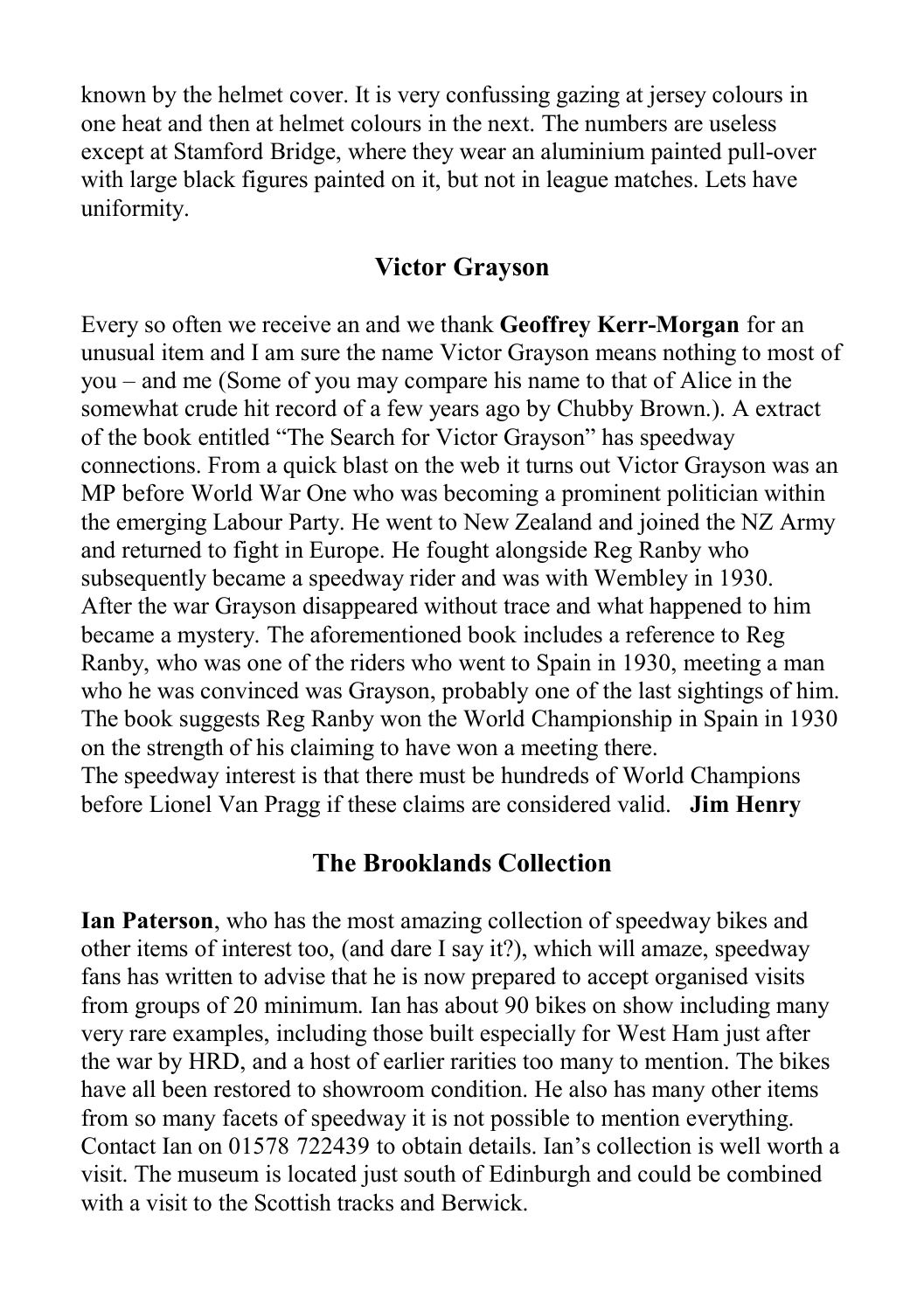**Ian**, who encourages us to keep the good work, is a bit of a poet. Spurred on by Mose (and if you don't know Mose (aka Iain Hutchison fae Penicuik – well, you have two legs or a donkey with four) **Ian** penned this for us. It is a tribute to The Men in Black – those men who show you the bikes of yesteryear in action.

The Men In Black

Preface – I'm writing to the men in Black To ask, whenever they look back And if their thoughts concur with mine "Did we race at a better time?" We spent our pennies on our bike, And 'bodged' and welded and suchlike NOW they must ride on a brand new rocket (when the sponsors dig deep in his pocket!) Our car and trailer (or a rack) We prayed would get us there and back NOW when from track to track they roam. They need a bloody Motorhome! In days gone by a 'Pudding Basin' And ladies scarf to wrap your face in. NOW helmets huge, with graphics fine Won't spoil their hair, (but wreck their spine) With D.R. Boots from the Army Store, And gas shield goggles that we wore. NOW hair streaked blond and studs in place 'Barbed Wire Tattos. They're set to race! We raced in sturday horsehide leather (It held the 'manly parts' together!) NOW Kevlar cald, festooned with stickers, Do half these 'pretty boys' wear knickers? Addendum – We rode our bloody bollocks off, when a point was just a pound, But now its fifty quid or more, this figure does astound! If we could have our time again, to choose what we could ride, Would we be like the young guys now? (I'll let you all decide!)

Hope you find this amusing and that we can encourage **Ian** to pen some more words as he his insight into the sport is amazimgly expressed in verse.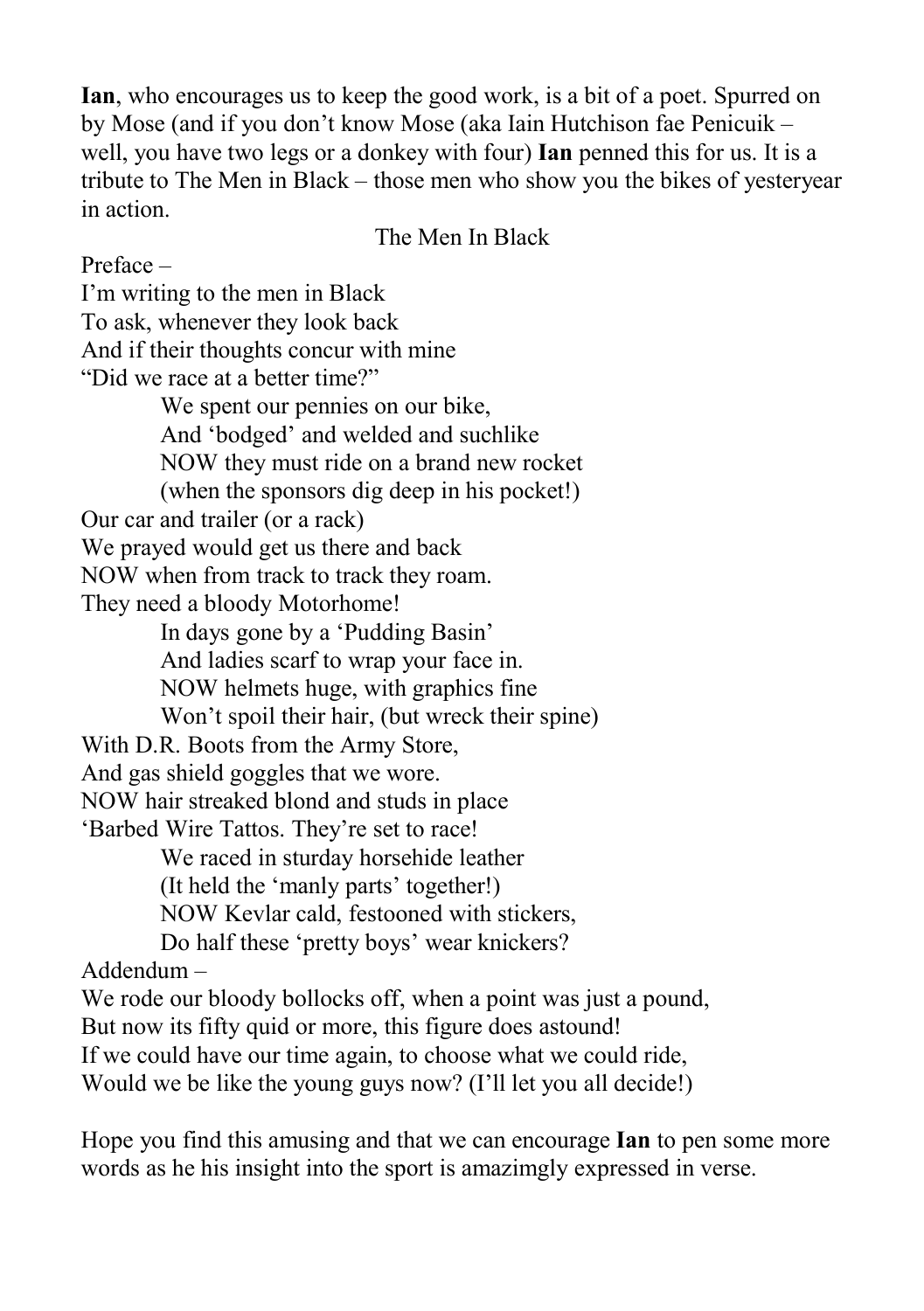## **The Web is Coming on Nicely**

Whilst we realise that not everyone has access to the web, it gives the opportunity to share large amounts of information in an easily accessible form. Before we go on we would like to assure all our readers that we will not switch to a totally web based magazine, the web is for sharing meeting details which could never be fully converted into paper in the magazine.

The [www.speedwayresearcher.org.uk](http://www.speedwayresearcher.org.uk/) site under our fit again webmaster **Ron McNeil** is growing steadily and is being recognised as boon by many users world wide. We would like some ideas on how to fully fund this site if you have any suggestions we'd be happy to hear from you.

**Eric Watson** contributes heavily with his super site buttons and the drawings of a star man from each track featured and we thank Eric for this contribution which makes the site very distinctive.

Let us confirm that we will not switch to the web and will retain the printed magazine with the web site providing the location for very detailed information, so long as we have enough subscribers to stay afloat.

Complete track records for Yarmouth and Leicester have now been donated by **Keith Farman** and **Alan Jones** respectively. This, together with **Roger Hulbert**'s Hull records plus the the immediate post war records 1946 and 1947 from **Hugh Vass** provides a solid base to work away at.

WE do need your help to fill information gaps and the files are being reformatted to provide a needs section at the end of each year file for each track. Every little helps and you can send information to Jim at  $j$ amesjhenry@yahoo.co.uk . (Articles in Word files can be accepted at this address too.)

The pre-war work continues apace with **Bob Ozanne, Allen Trump** and **Peter Jackson** all pitching in. **Bob** is particularly keen for collectors with programmes from the northern tracks from the pioneer days to contact him with meeting details to cover the meetings which did not feature league matches. Contact Bob on robertjozanne@hotmail.com

Everyone who helps will be acknowledged in the Contributors section. Those who supply blocks of information for a particular year or years will be acknowledged in the typed up File.

Last, but by no means least we thank **Colin Pike** who, despite not enjoying the best of health, beavers away compiling the updates to the cumulative index as each new edition is published and is working, pain permitting, on reformatting the year by year files into a smarter format. **Colin's** efforts are more than appreciated, and in his circumstances, even more so. The Cumulative index can be downloaded from the web site together with Volumes 1,2, and 3 of the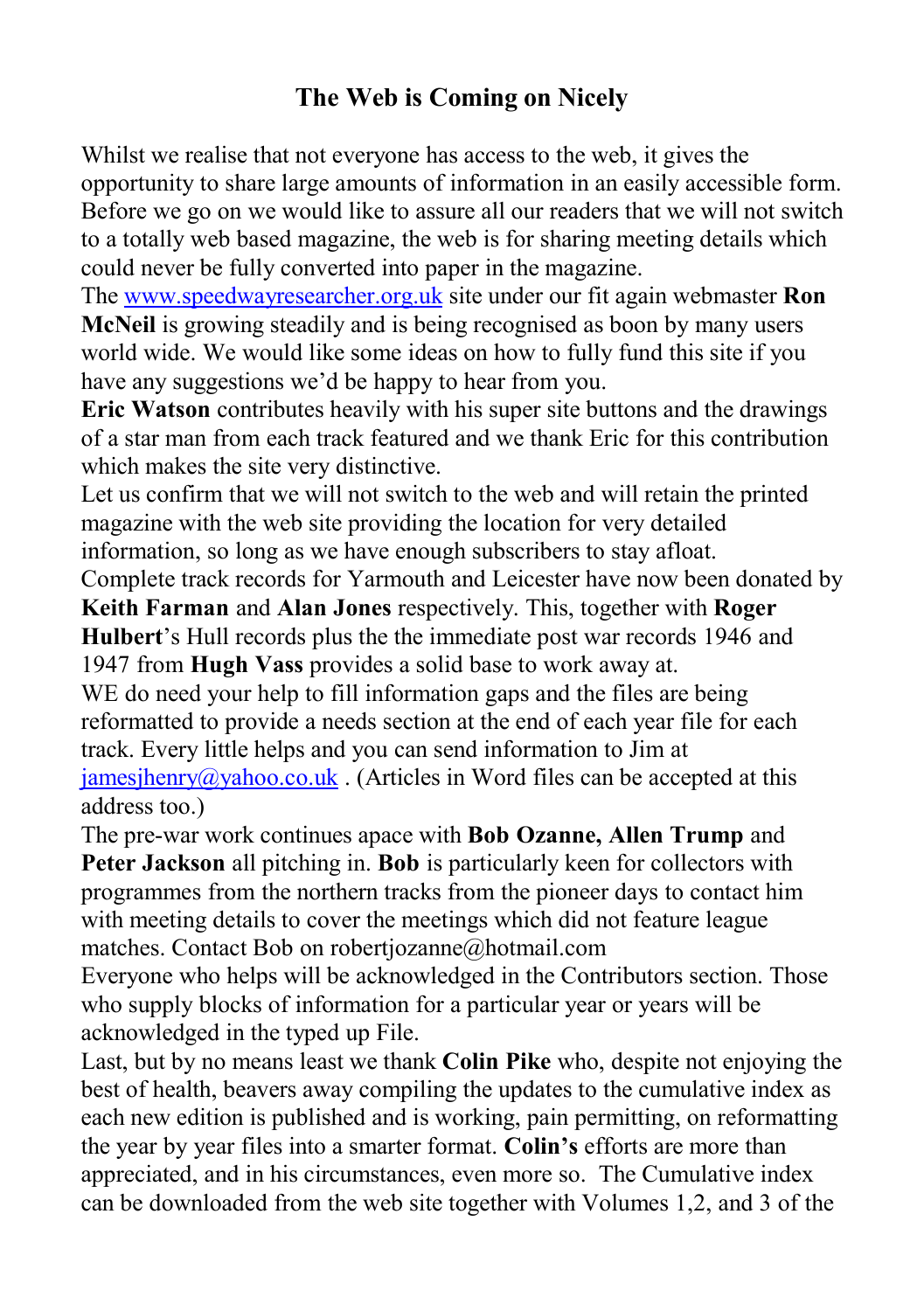magazine.

For some unusual items have a look at [www.sandspeedwales.co.uk/4631.html](http://www.sandspeedwales.co.uk/4631.html) for items re Speedway in Singapore and for bike buffs you might be interested in htlp://speedwaybikes.fortunecity.net/workshop.htm **Jim & Graham**

## **Charlie Barrett**

**Adrian Pavey** (43 Norbeck Park, Cleator Moor, Cumbria CA25 5RL Tel: 0773 068 4564) has written seeking information about Charlie Barrett. Adrian's request is in the form of an article which lets us all know the information he holds and it is a very useful way of setting out needs. The Editors would be happy to carry requests in this form as it is more informative that just asking for everything about a particular subject (OK -- sermon over JH.)

Adrian knows that Charlie was from the Middlesbrough area and definitely rode at Cleveland Park in 1929. In fact he was the very first Captain of the Middlesbrough English Dirt Track League team that faced Salford 9run by the same pronmotion) in 1929. Adrian also knows that Charlie appeared very briefly for Preston during the same season, before moving south to join Wembley along with other North Eastern riders such as Jack Ormston and Norman Evans (both former Middlesbrough riders.) Then there is a big gap until World War II. Charlie became a fighter pilot, flying and delivering planes from RAF Millom and RAF Walney Island, both on the southern tip of the Lake District Peninsula.

From then on, he continued his interest in motorsport, riding scrambles and kart racing and Adrian believes that he had an interest in the opening of the Kart racing circuit at Rowrah (between Whitehaven and Workington). Charlie was also well known as the landlord of the King William pub, known affectionately as the "King Billy" in Kirkstanten, near Millom.

Adrian has received some items from **Colin Greenwell** form Middlesbrough and has discovered some artefacts belonging to Charlie at the RAF Millom museum at Haverigg, Cumbria.

Adrian would like to find out: 1. Does anyone have any information on his races and any notable victories in the North East during 1928/1929? 2. Was he signed by Preston in 1929 (alongside Norman Evans.) 3. If any readers have access to results / magazines / programmes, would it be possible to get an overview of his time at Wembley 1929 /1930? 4. Did he "retire" at the end of 1930 or is anyone aware of him riding anywhere else after this time. (Adrian knows he was a regular spectator at Lonsdale Park (Workington) in the 1930s but he is not known to have ridden there. 5. Also, Adrian would appreciate any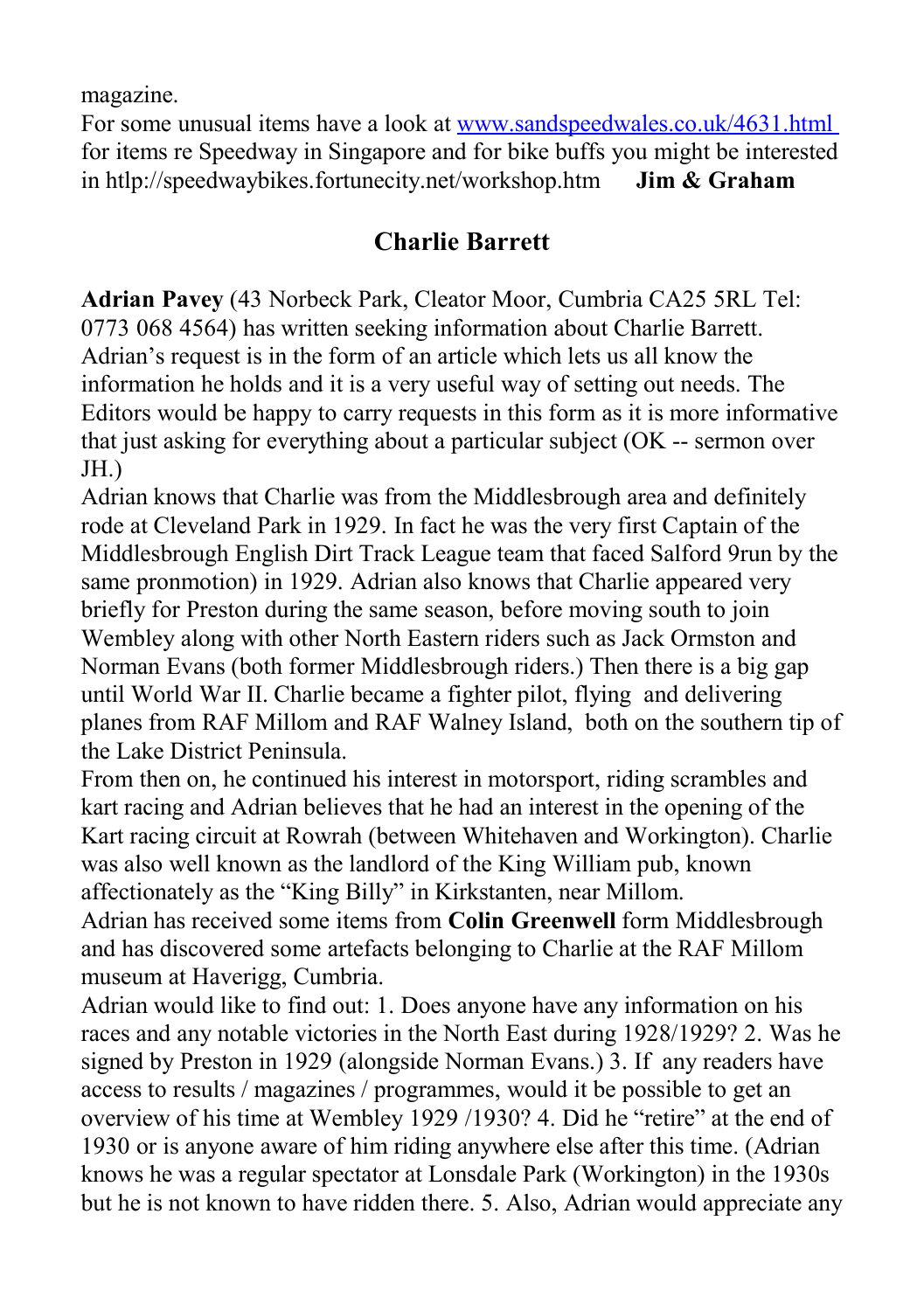information about his motorcycing and karting career.

PS Adrian is working on a new volume of his Speedway in theNorth West covering a number of "new" tracks including Liverpool, Seaforth, Bolton, Warrington, Wigan, Coppul, Rochdale with maybe some others plus a re-look at Blackpool. All very welcome Adrian so as my Aberdonian pal would say - Dad on Adrian!

## **Feedback**

We include the slips to get feedback and with the plaudits (at which point both Graham and Jim bow and graciously accept the adulation) and the brick bats (helmets on lads). While it is great to get the subscription renewals a blank comments is a wee bit disappointing as they often provide a catalyst for new works. **Fred Paul**, again asks us not to do book reviews. However Fred we feel that a few slip the net in the other mags and we like to be as thorough as we can be. Fred suggests we could provide information on non-league and open events and the point is taken – maybe there is scope for centre page coverage once we've completed the league information.

The possibility of a Speedway Statistics Society / Association is raised in a couple of responses. We have tried to generate interest by placing a section the web to help faciliate contact between interested parties. The web is fast becoming a source of readily available data and we hope it is the boost that gets this body up and running.

**Nigel Bird** and a couple of others commented the print quality of some of the recent mags have not been good. Point noted and will look to quality. The white paper covers don't help however we have sourced coloured A4 90gsm paper in what might best be described as garish colours. We are to run a test at our copiers and if it is OK, we'll recommend sun glasses before reading the next issue.

**Pete Ross** from Poole who is researching speedway and grass in Poole pre 1960 suggests we should provide information on tracks only used for training or practice meetings. Homes of British Speedway which embodies **John Jarvis**' large track data base, written with **Robert Bamford** (due to be updated and re-issued) is good starting point for information. Can anyone put a bit flesh on the bones of the excellent source book.

**Mark Howes** from Hellesdon, Norwich suggests we have a look back at a given year with scores league tables and rider averages. Good idea but one for our stats people to pull together and publish.To be fair to do a season justice you would end up with a yearbook like the one reviewed. Maybe this suggests there is a demand for Tempus to backtrack from their 2004 edition as well as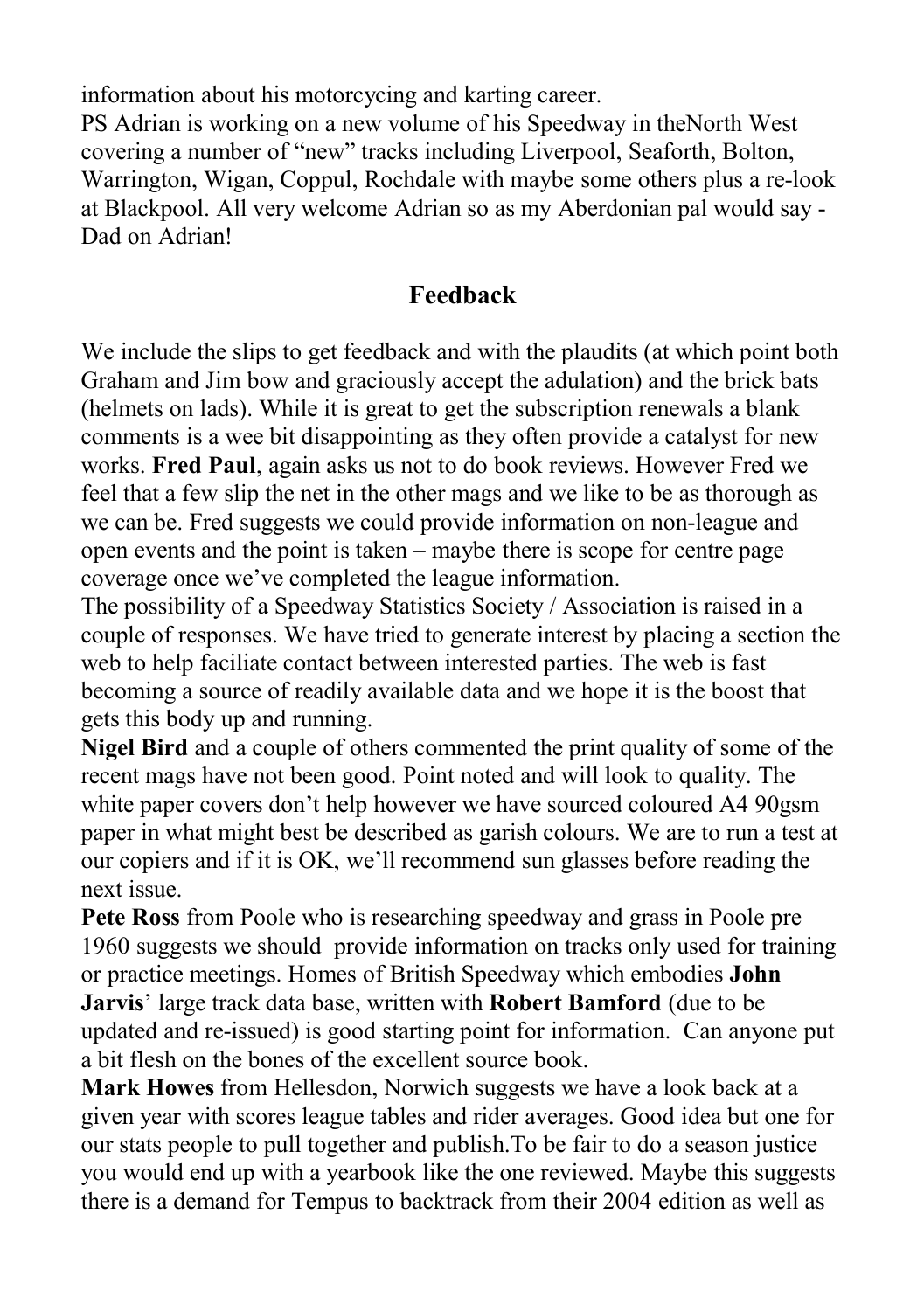producing one for the season just past.

**Mark** is critical of the print quality – can't argue with that – and poor proof reading – again no argument as this is my real blindspot (JH). Mark also thinks there is too much trivia – fair comment but we do like a mixed bag of items and as we always ask for articles, we are not inclined to bin them without an airing. (Hopefully a new printer cartridge will solve quality problem.)

**Keith Brooker** from Maidenhead is critical of the same items re spelling and grammar errors and as I (JH) said above – no arguments. However, in defence, whilst we do try to edit some of the articles, some are reproduced as written and not everyone can wax eloquent in the best Queen's English (spoken in Nairn (Scottish Highlands) by the way) and I (JH) admit that I am not he most expert wordsmith. We do ask for contributions and take them warts and all as we know the writer has put a lot of time and effort into producing them and we (the Editors) are appreciative of that.

**Keith** suggests we compile a list of all former riders in alphabetic order with biographical information and updated every three years. Again, a good idea and there are reserchers out there working on this. From personal experience (JH) of compiling simple  $A - Z$ 's for a couple of tracks, this is a massive task and would fill the magazine many times over. We would like to think this will develop on the web site from the meeting details we are providing and if you fancy working on an  $A - Z$  for each season – please feel free to do so. **Don Gray** from Waterbeach asks if we could provide information about the Veteran Speedway Riders' Association. Don, the secretary is the very approachable Vic White, 90 Ruskin Avenue, Long Eaton, Nottingham, NG10 3HX Tel: 0115 973 6041 Email [vwhite@legend3333.worldonline.co.uk](mailto:vwhite@legend3333.worldonline.co.uk) . The Association has members, ordinary members and associate members and is managed by a UK committee. The President is elected annually and Jack Geran holds the chain of office which he will pass on to Ivan Mauger at Coventry at the Annual Dinner Dance in March 2007. The Association has a number of local groups organising reunions and dinner dances. The Association publication – Opposite Lock give news of Association happenings and news of members. A newly formatted web site is emerging and this can be located by typing VSRA into the Yahoo search engine. The Association produces a membership list every couple of years. Anyone interested should contact Vic to see if they meet the criteria for membership. Annual fees £10.00 rising to £15.00 in 2007. The major project the VSRA is involved in at present is the new Speedway Museum which seems to be moving towards a successful conclusion. As an aside it looks as though the Museum will be setting a permanent link to our web site as a source of information open to visitors seeking information on speedway over the years.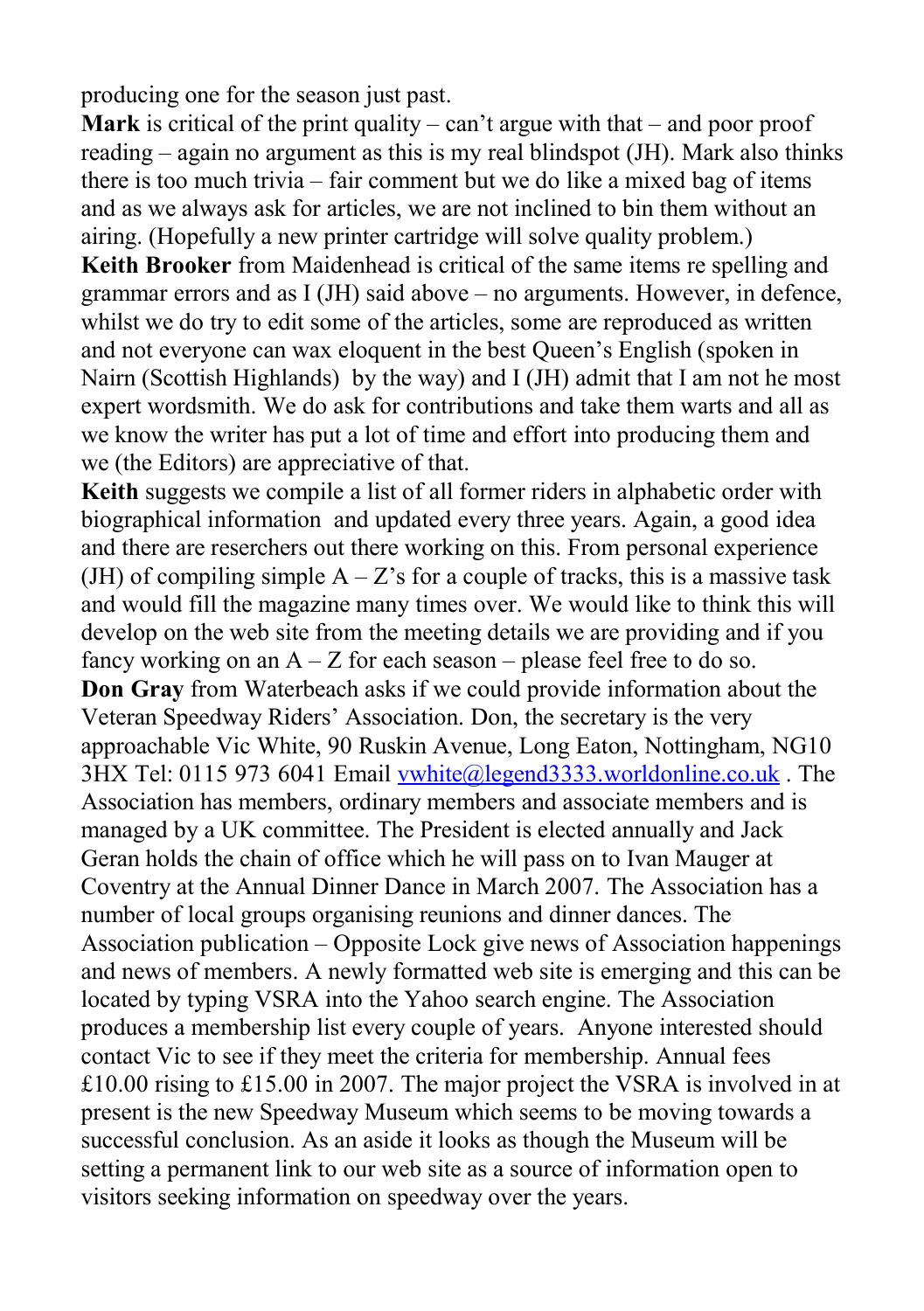**David Hartley** suggests we provide coverage of the Provincial League. As one who watched it (JH) it was an interesting time and is well chronicled in the contemporary speedway press. However, if anyone can pull together an item or two then we could be pleased to publish them.

**Colin Parker** from Coventry suggests we publish some articles about speedway in Australia and New Zealand prior to 1930. We would love to Colin and look to our colleagues in the Antpodes for help on this one.

**Colin Pike** from Surbiton suggests we should update and re-issue a who is doing what similar to that of a many moons ago. We have been promising to do this for ages and will get around to it but not this edition. Colin suggests we should do it in booklet form and that is a good idea. Maybe one to take further in next year's subscription form. Colin also suggests we consider a rolling programme of get togethers moving round the country. OK – as Editors we need to give this serious thought and get something done. (A germ of an idea is growing here –JH.)

**Alan Bates,** asks if we could provide help with details of who holds a complete record or records for some seasons for tracks. The web is building on this and the records are growing. However, we are trying to avoid treading on the toes of anyone who hopes to use their material in a forthcoming publication. [Hands up – I can help with White City Glasgow 1945 – 1954  $\&$ 1956 plus Motherwell 1950 – 1954, 1958 & 1972. **JH** but I still harbour hopes of a publication on both. However, I have always sought to help anyone working on another track.]

**Eric Watson**, has a lovely dig suggesting he would like a response to his last suggestions before submitting any more. Sorry Eric – a genuine oversight but I suspect the forms are buried too deep in the records. If you are still are concerned, get back to us and we will respond. There are no "difficult" response forms behind the radiators here. (A long story there.)

**Andy Marlow** from Leicester suggests we do rider profiles and we dare say we could lift them from many of the excellent Who's Who type books but that would repeat published material and would be against copyright. There a fair few more comments which will be covered in the next edition.

# **Can You Help?**

**Philip Dalling**, 84 Lustrells Road, Saltdean, Brighton, East Sussex, BN2 8FL, Tel:01273 304874 Email: [dalling.phillip@hotmail.co.uk](mailto:dalling.phillip@hotmail.co.uk) is seeking team photographs of the Long Eaton sides for 1951, 1951, 1963, 1964, 1965 to complete his book on Nottingham 1928 – 1938 and Long Eaton 1929 – 1967. **Jerry Haines [secondline@ameritech.net](mailto:secondline@ameritech.net)** is seeking details of a rider named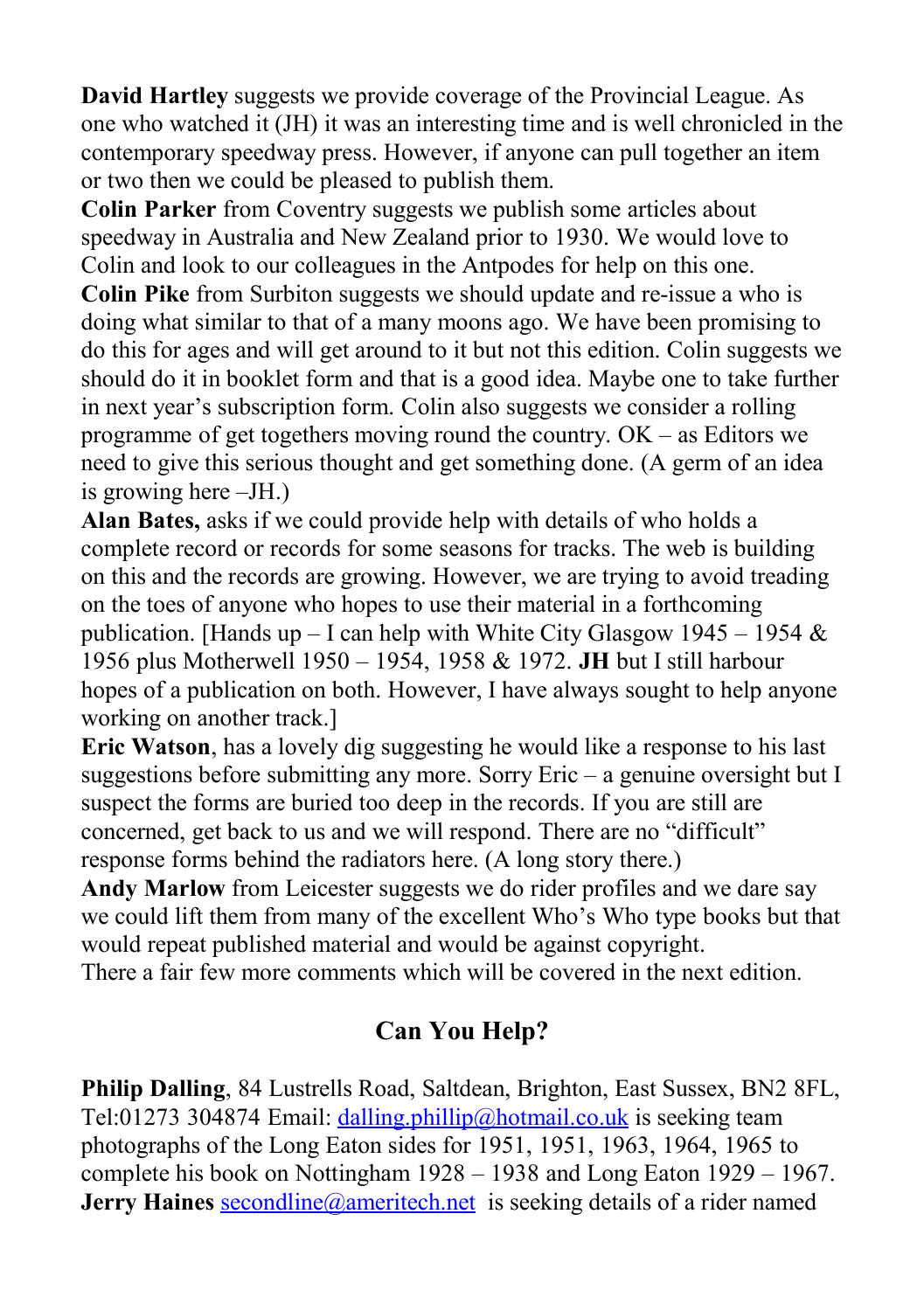Tiny Haines or Tiny Lansdale who he thinks rode at Crystal Palace in the pioneer days at the London circuit.

**Brian Collins** is seeking information about Whitney in Oxfordshire. Brian writes: A May 1929 edition of *Motor Cycling* contained a brief mention of a track at Witney, Oxfordshire. It said that there had been no announcement of racing at Witney that year, but that two meetings had been held in 1928, and that the site was a disused aerodrome. Research in the *Witney Gazette* revealed that the second of those two 1928 meetings had been held on 13 Oct, but the report referred to the venue as the "Concrete Speedway". That, and the fact that it was at an aerodrome, plus its' omission from previous speedway literature, makes me doubt that this was speedway as we know it. The only riders I recognise in the results are Nick Carter, referred to as "the well known rider of the Matchless firm" (presumably the same rider who was a regular at Bristol and the South Wales tracks ?), and F (Fred?) Wilkinson. No reference is made in the report to the track surface. I have failed to find any further reference to this track in either the *Witney Gazette* or the *Oxford Chronicle.* (Brian, have you looked at MotorCycle? A contemporary of MotorCycling. Also worth cross referring to the club events section as sometimes there are calls for entries a few weeks before the event. JH)

**Charles McKay**, 6 Haslemere Close, Bradford, BD4 9EB Tel: 01274 684331 Email: [charlesmckay@dla-architecture.co.uk](mailto:charlesmckay@dla-architecture.co.uk) is seeking details of the 1988 Australian U21 championship.

**Nigel Bird**, 38 Blakemore Drive, Sutton Coldfield, West Midlands B75 7RN Tel 0121 329 3942 Email [Nbird123@aol.com](mailto:Nbird123@aol.com) is looking for photos of **Pre-War** Midland riders/teams /stadiums. etc Hall Green, Perry Barr, Perry Barr Sunbac, Coventry, Wolverhampton ,Greet, Stoke etc, also Tamworth & Mile Oak 1932-34. (Nigel will pay expenses of reproduction if necessary.) **Pete Ross**, 75 Hennings Park Road, Oakdale, Poole, BH15 3QX Tel: 01202 241086 is seeking details of pre-war grass tracks in Poole and Dorset born riders who rode for Poole 1948 – 1960.

**Mark Howes**, 33 Falkland Close, Hellesdon, Norwich, Norfolk, NR6 5QZ Tel: 01603 484032 Email MHowes2s-norfolk.gov.uk (does- mean  $\omega$ ?) asks if there is currently any speedway in Bulgaria. Over to you international experts for a reply.

**Roger Beaman**, 47 Peel Way, Tividale, Oldbury, West Midlands, B69 3JX Tel 0121 532 8614 Email [roger.beaman@blueyonder.co.uk](mailto:roger.beaman@blueyonder.co.uk) is seeking details of Trackstar Anglian League matches involving CradleyHeath away from home for seasons 1978, 1979 and 1980.

**Tony Lethbridge**, 6 Lower Kings Avenue, Exeter, Devon, EX4 6JT Tel 01392 272471 Email: [tony.lethbridge@btinternet.com](mailto:tony.lethbridge@btinternet.com) is seeking information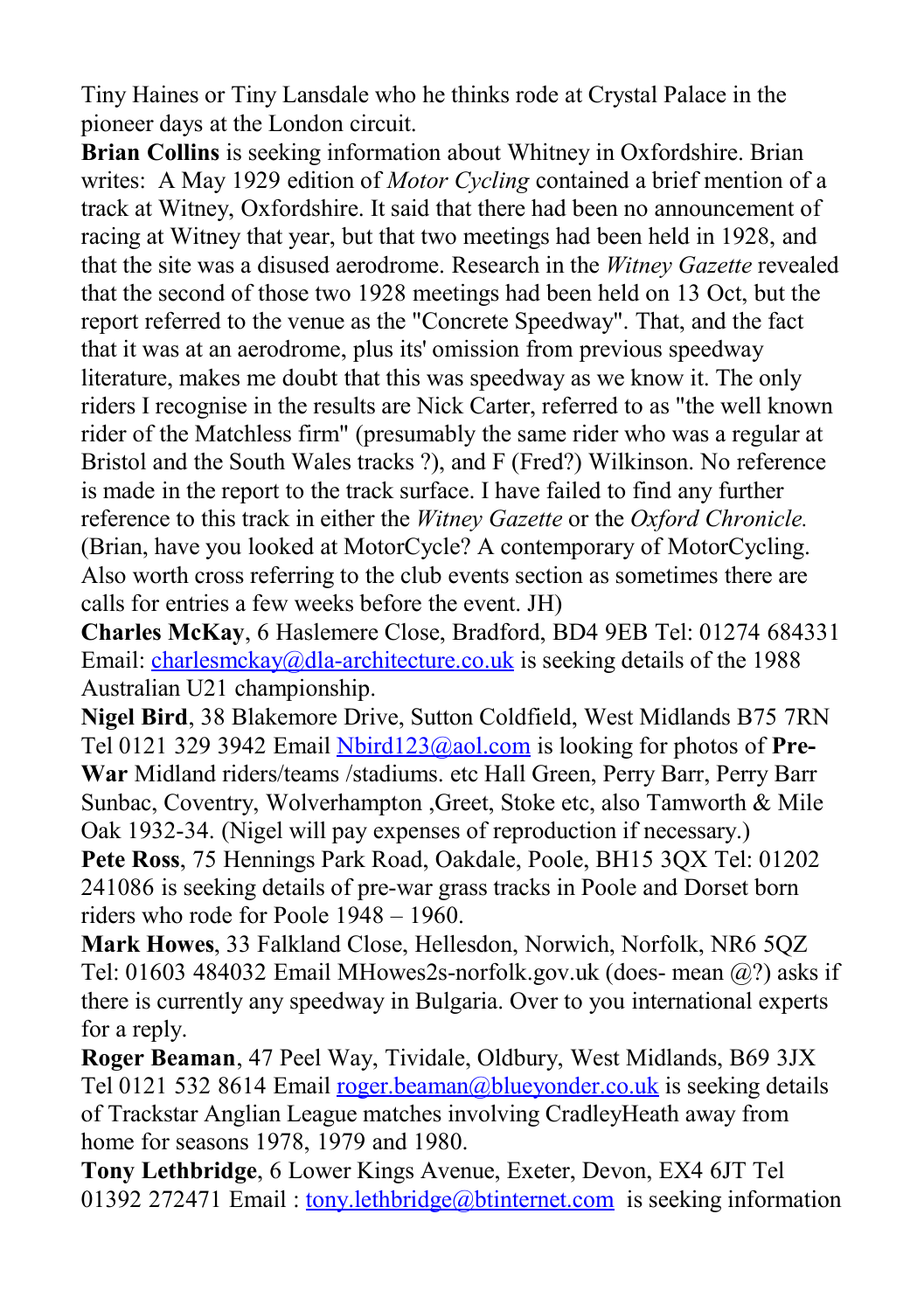about any meetings staged at Newton Abbott Recreation Ground and some cofirmation of speedway in Tiverton pre-war. [As an aside Tony is working on a book on Colin Hill and sequals to his Exeter History books. Jim H has fond memories of Colin who was always a pleasure to meet on his visits to Scotland with his beloved Falcons and looks forward to seeing a tribute to Colin in print.]

**Alan Bates,** Flat G, 14 Radnor Park Avenue, Folkestone, Kent, CT19 5HN Tel: 01303 253924 is seeking details of the fourth placed men in the Belle Vue v Clapton National Trophy match 2.9.1933.

**Vic Butcher**, 7 Derwent Close, Tangmere, Chichester, PO20 2FQ Tel: O1243 532819 Email [butchervic@hotmail.com](mailto:butchervic@hotmail.com) is looking for heat details for meetings involving Southampton including 30.10.30 at Wembley; 18.4.31 at West Ham; 25.4.48 at Wombwell; 7.8.48 at Poole; 23.4.48 at Tamworth and 24.9.48 at Wombwell. He is also seeking details of a practice meeting stated at Southampton 15.3.49 plus the Saints tour to Italy in September 1949. **Graeme Frost**, 8 Strathbogie Avenue, Findon, South Australia is seeking information on the date and location of death of one time Australian Test team manager A.E.Simcock.

## **Debunking the Myths The Starting Gate**

**Nigel Bird** advises you all to "Remember you read it here first!" (who should be aware that **John Jarvis** really enjoys his snippets of information) . It seems it has been a long held belief that Harry Shepherd & Fred Mockford invented the starting gate. Personally I have always doubted this story, why? Well in the first place two people do not invent something; one person comes up with an idea. To the best of my knowledge they never patented the idea and made themselves some money, something you would have thought they'd have done if it had been their invention. I am also aware of horse racing's use of the starting gate before speedway arrived in this country. I have always felt that the starting gate, just like helmet covers, was borrowed from horse racing and not the other way round.

Before starting stalls were introduced, horse racing used the 'starting gate' and still does occasionally for jump racing. So in an effort to get to the bottom of the story I wrote to Ms. Hillary Bracegirdle (I kid you not) at the National Horse Racing Museum at Newmarket, giving her a full description of the device without using the words "starting gate" She replied saying the ''Starting Gate'' was first used at Newmarket races in 1897 but had already been used some years earlier in the Colonies. The gate was manually operated which led many jockeys to anticipate the actions of the starter (sound familiar to all us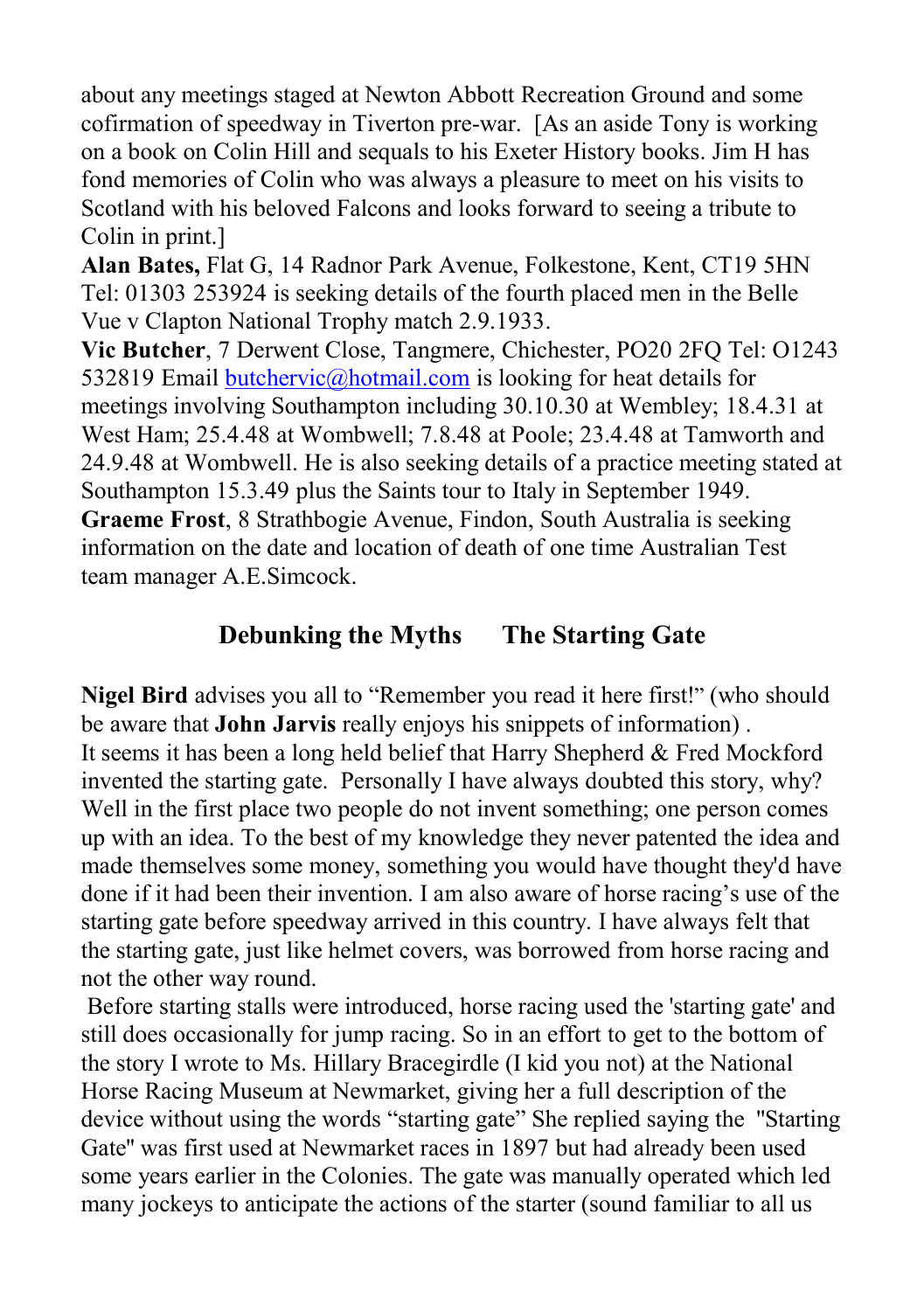fans from a past speedway era when anticiapting the start was all part of the game). The museum does not know who or when the device was invented. Shepherd & Mockford I think adapted and modified it to suit speedway. I do not believe they invented it. So with the evidence I have at the moment I believe this myth debunked. The speedway press I've no doubt will continue to peddle the myth as it gives them something to write about! The question remains as to who electrified the starting gate?

Ms Bracegirdle has now left the museum, Graham Snelling being the new curator.

## **The Mystery of the Motodrome….. 2 Tracks?**

Since **Nigel Bird's** article in the last issue of The Speedway Researcher things have moved on a bit and now **Nigel** advises that it now seems we have 2 tracks at the rear of the BSA factory in Birmingham. The waters have been muddied a little by past writers who have confused the details of both tracks as one. (including myself NB) It is in the BSA records that in June 1928 the board approved the sum of £1000 or thereabouts to build a track on land off Golden Hillock Road. The final cost of the track being £1800. The purpose of this track was to test and develop BSA speedway bikes, also to provide practice facilities for purchasers of BSA speedway bikes. BSA employee Pat Biddle learnt to ride here not Greet, in 1930.

The Birmingham Motordrome (Greet) was situated at the bottom of Colebrook Road on land believed leased? from the Serk Radiator Company; during 1929 Serk cancelled the lease (or the Land was sold to them?) and extended their factory over the site, ending the short life of the Motordrome. The land was not owned by the Birmingham Motor Cycle Club.

## **What's in a name?**

**Nigel Bird** tells us that Del Forster's (Harringay etc) Christian name was Delamark and that Cecil De La Porte's (South Africa) full name was Cecil Darcy De La Porte.

## **Try these publishers?**

**Nigel Bird** suggests if you're looking for a publisher you could try these: [www.replaypublishing.co.uk](http://www.replaypublishing.co.uk/) (Any other suggestions welcome. Eds.)

## **Reviews**

**Tempus Speedway Yearbook 2006** Edited by **Robert Bamford**. Published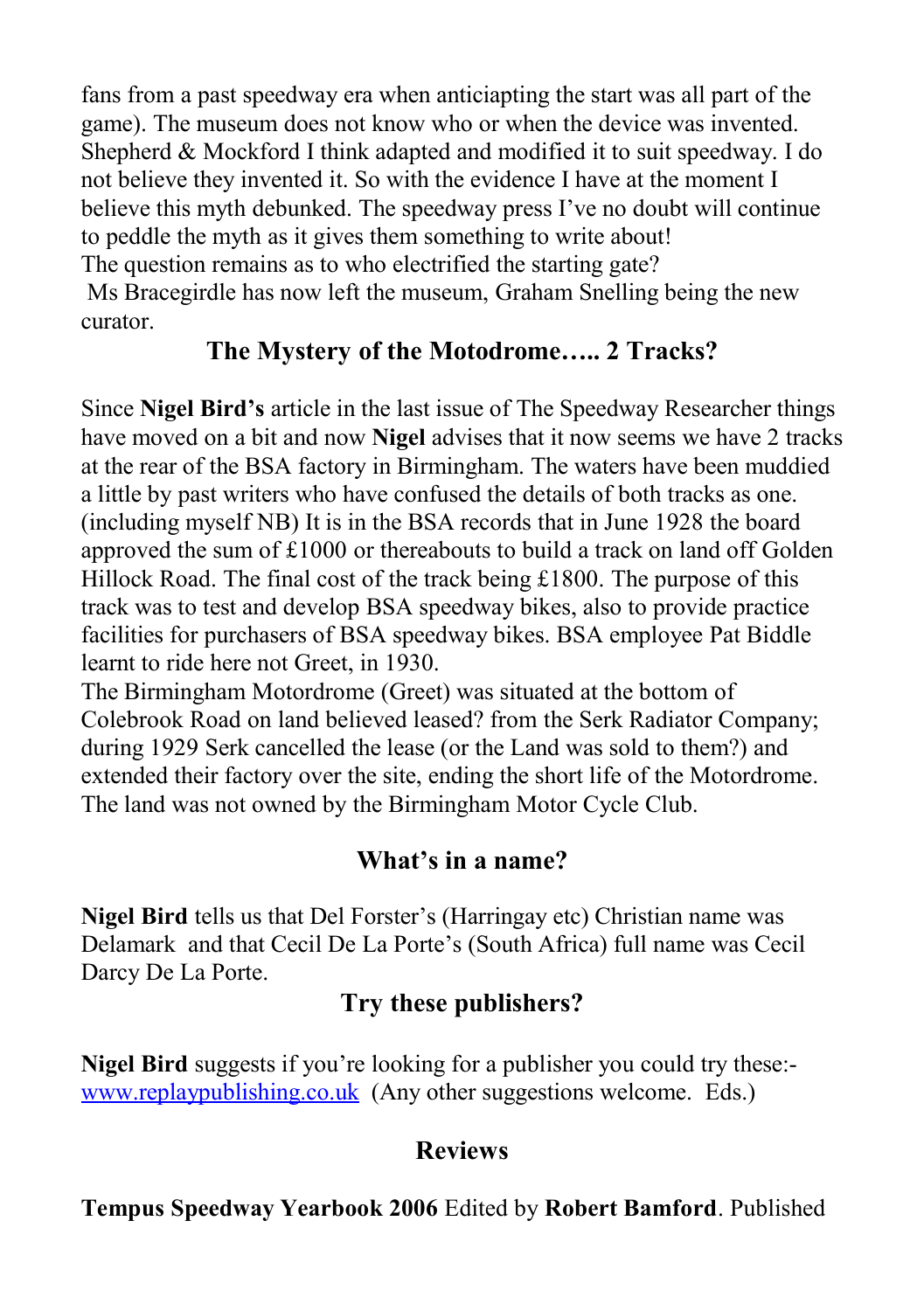by Tempus Publishing Ltd, The Mill, Brimscombe Port, Stroud, Glosctershire, GL5 2QC @ £17.99 + P&P. **Review Graham Fraser**

The third edition of the Tempus Speedway Yearbook is now available and is welcome continuation of a speedway review of the season (2005) that has until recent times been an ever present on the speedway publishing scene. This publication's claim to fame is that it is as complete a statistical record of results, riders, and teams as any speedway fan or historian could wish for. For the obvious reason it concentrates on the British, Grand Prix and International Speedway season but there will no doubt be continental publications (and the Speedway Star) for the completists that seek every speedway result/rider from the world of speedway.

The format was established in the second, 2005 Edition, so little needs said to repeat the detailed nature of this publication. As before the 2004 and 2005 editions it replaces in many ways are available from Tempus at the knock down price of  $£5.99 + P&P$  and they are a bargain at that.

#### **Ove Fundin: Speedway Superstar** by **John Chaplin** Tempus £16.99 + P&P.

The long awaited biography of multi-world champion Ove Fundin, has been long expected and the latest in a line of publications by former Vintage Speedway Magazine Editor and now ex-pat in Spain, John Chaplin. What strikes you straight away about this biography is that it is very much a history of an era and of a multi world champion whose career at the top spanned three decades – the 50s, 60s, and 70s. The book draws upon the recollections of Fundin himself (but only after prompting) and as such is an important record for speedway historians.

As with previous Tempus speedway biographies it is liberally sprinkled with photographs of Fundin the man growing up and through a glittering speedway career. It also is a history of the sport in the post war years quoting riders and speedway officials and journalists whose names litter the speedway literature of the era. (A rarity the photo of Ove blasting round a running track in his home town.)

A welcome addition to the speedway library, and a must for those with long speedway memories, this is another major contribution to the history of our sport. We await similar histories of the other stars of this era. **Graham Fraser**

**Wiggy:Simon Wigg In His Own Words** by **Gareth Rogers**. Published by Retro Speedway, 103 Douglas Road, Hornchurch, Essex RM11 1AW @ £15.99. Review by **Graham Fraser**

The death of Simon Wigg after a brave battle against illness came as a shock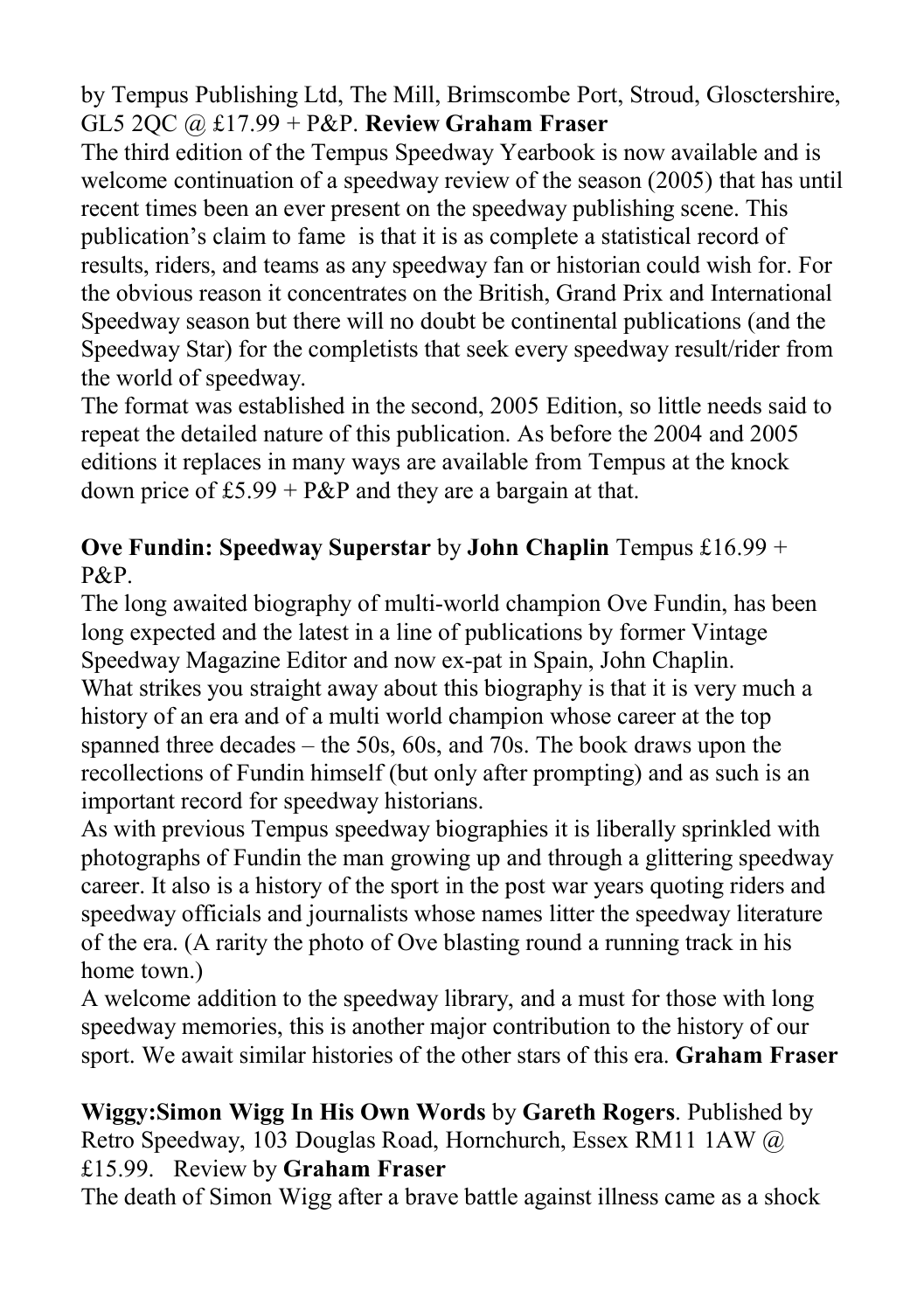to many speedway fans that had grown up with this larger that life character who brough his own brand of entertainment as well as skill to our sport. The book on Wiggy is part autobiography and part tribute from a number of riders and those closest to him in speedway. It catalogues the career of the man from his early days in the grasstrack sector, his move into speedway at Weymouth and his activities sporting, social and family until his enforced A warts and all account of Wiggy's life and career from those who rode with him, his colleagues, friends and family. The book is a fitting tribute to a very well liked and admired speedway man.

#### **Speedway Statistics Club**

Thanks to **Andy Marlow** for raising this again. Those of you with access to the web will see we have added a section to allow what might be known in the legal profession as notices of interest. Andy rightly points out there are several sites which carry heat details which is the raw material for a Society to work on. Whilst we will do everthing we can to facilitate a statistical society or club, we cannot afford the time to organise and run it. Graham and I took a bold step in launching this wee magazine, so can we have someone who will take the equally bold step and launch the Speedway Statistics Club please. We can afford to web space to get you started and the invitation is there to contact **Ron McNeil** to see how he can help. **Editors PS.** We should say that the details on the web irrespective of the year include bonus points even although they were not introduced until 1951. The information on the bonus is designed to allow the calculation of Calculated Match Averages and allow comparison of riders over the years.

**Deadline for items for next edition is : 31st July 2006 Web Master Ron McNeil Contact at info@speedwayresearcher.org.uk The Speedway Researcher is edited and published by : Graham Fraser Jim Henry 7b Bruce Street, 90 Greenend Gardens, Stirling, FK8 1PD Edinburgh, EH17 7QH Tel : 01786 471992 Tel : 0131 664 7185 24**